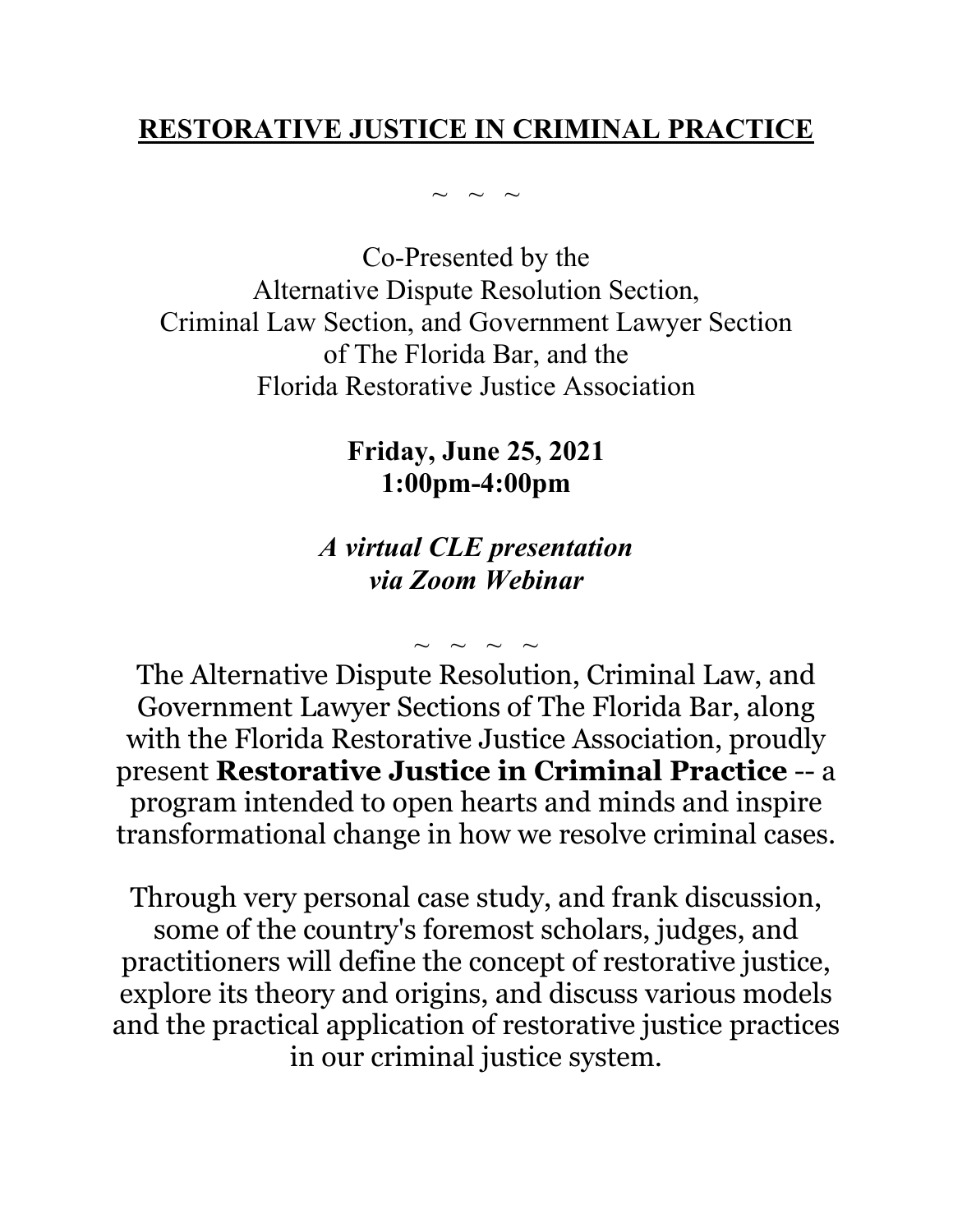# **PROGRAM**

1:00pm-1:05pm Welcome **Jacek Stramski** Special Counsel, Florida Department of Revenue, Tallahassee Immediate Past-Chair, Government Lawyer Section and Program Co-Chair

1:05pm-1:55pm An Introduction to Restorative Justice

This panel will define the concept of restorative justice and explore its theory and origins. The panel will then discuss how restorative justice works -- its efficacy -- describing various models of applying restorative justice in the criminal justice system.

Moderator

**Edith Georgi** Assistant Public Defender (ret.), Miami University of Miami School of Law, Miami St. Thomas University College of Law, Miami Gardens

Panelists **Donna Coker** University of Miami School of Law, Miami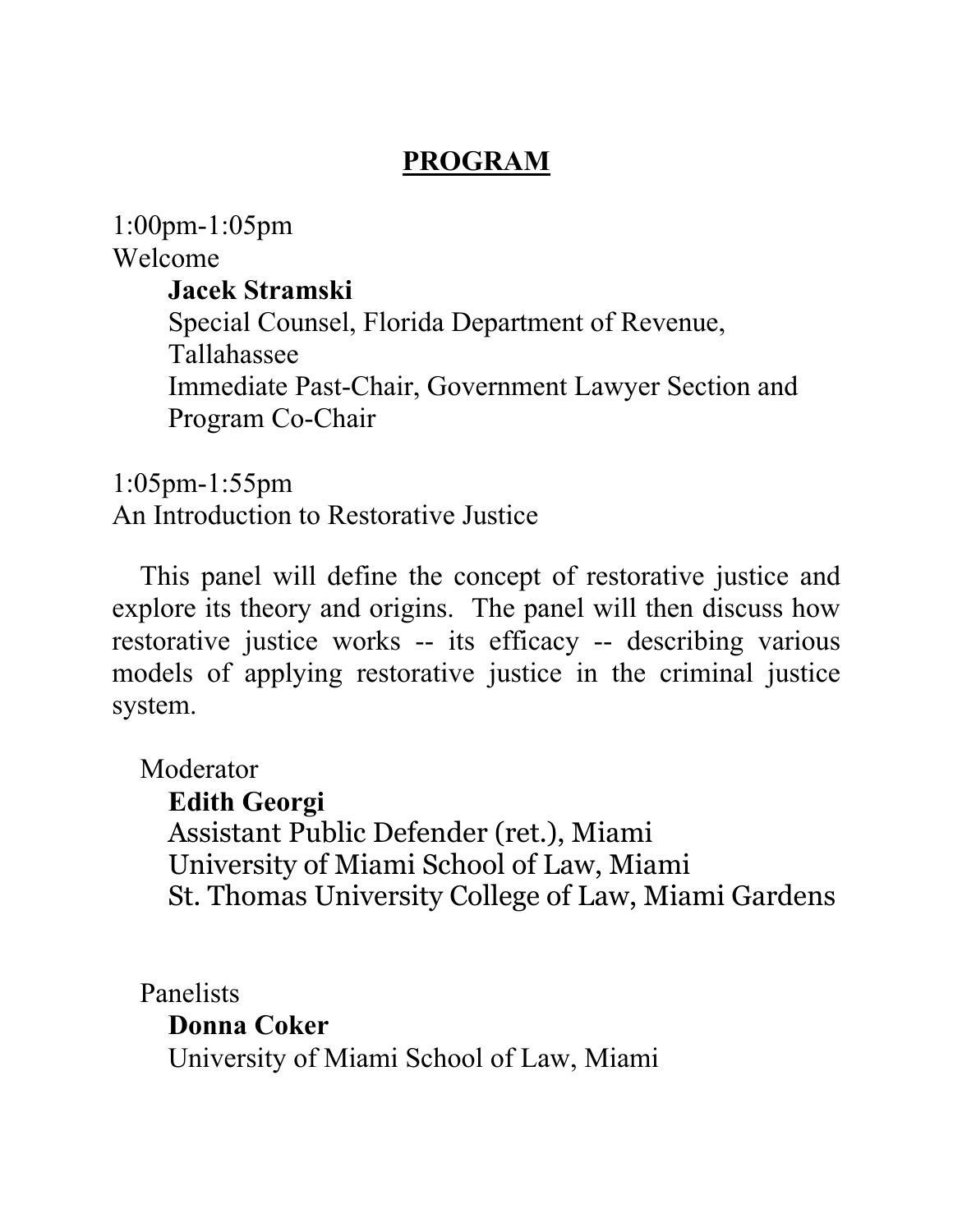**Justice Janine Geske (ret.)** Marquette University Law School, Milwaukee, Wisconsin **Aparna Polavarapu** University of South Carolina School of Law, Columbia, South Carolina

1:55pm-2:05pm Break

2:05pm-2:55pm A Case Study

> Moderator **Kelly McGrath** Kelly McGrath Law, Tallahassee

Panelists **Kate and Andy Grosmaire Julie and Michael McBride**

2:55pm-3:05pm Break

3:05pm-3:55pm Restorative Justice in Criminal Practice

This panel will discuss practical considerations in applying restorative justice practices to criminal cases.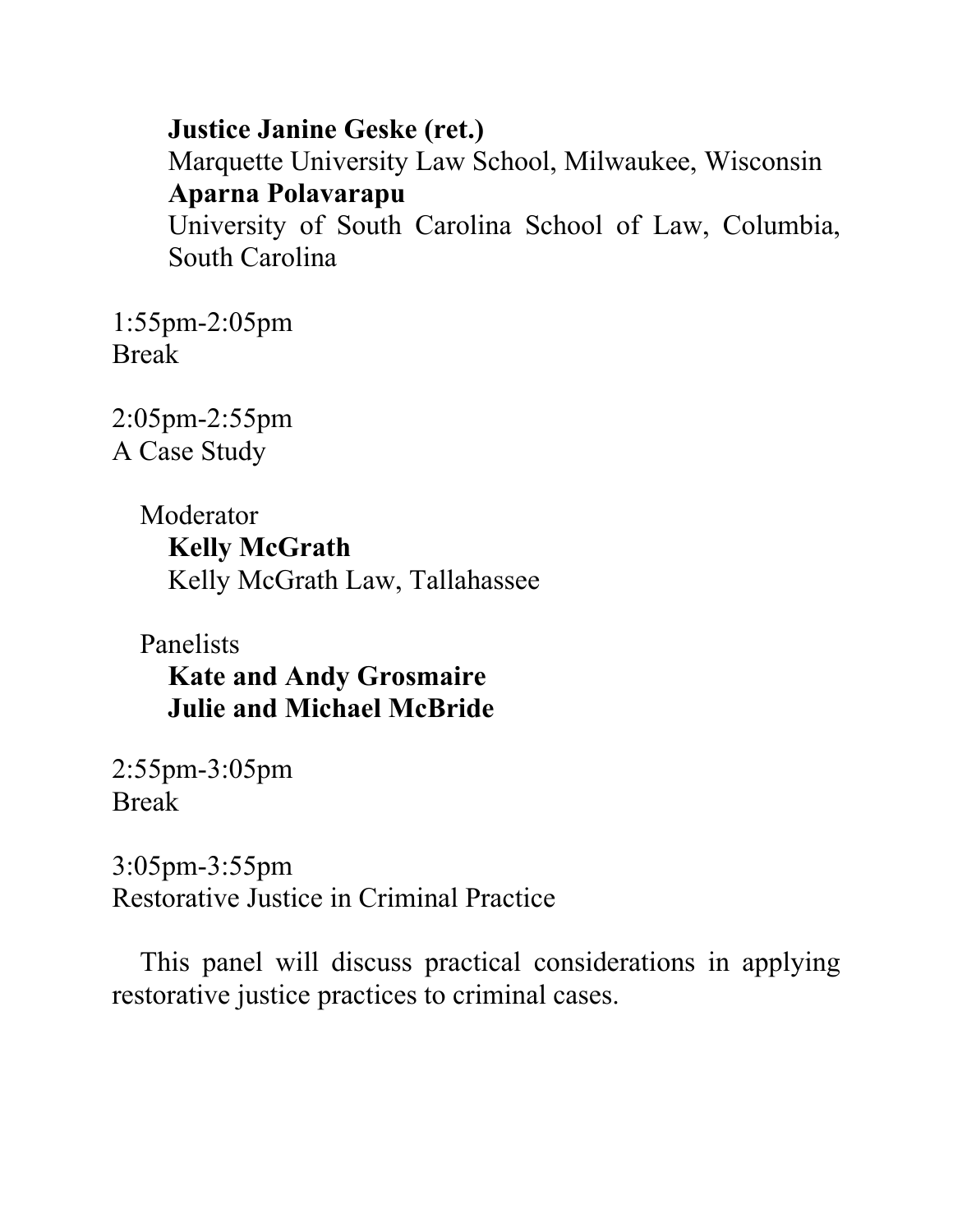Moderator

# **H. Scott Fingerhut**

FlU College of Law and H. Scott Fingerhut, P.A., Miami Program Co-Chair

Panelists

# **Michael Becker**

Assistant State Attorney, 8th Judicial Circuit, Gainesville **Robert Burrs**

Executive Director, Conflict Solutions Center of Santa Barbara County, California

# **Dean Galigani**

Gailgani Law Firm, Gainesville

# **Hon. Steve Leifman**

County Judge, Eleventh Judicial Circuit

3:55pm-4:00pm

Program Close

# **H. Scott Fingerhut**

FlU College of Law and H. Scott Fingerhut, P.A., Miami Program Co-Chair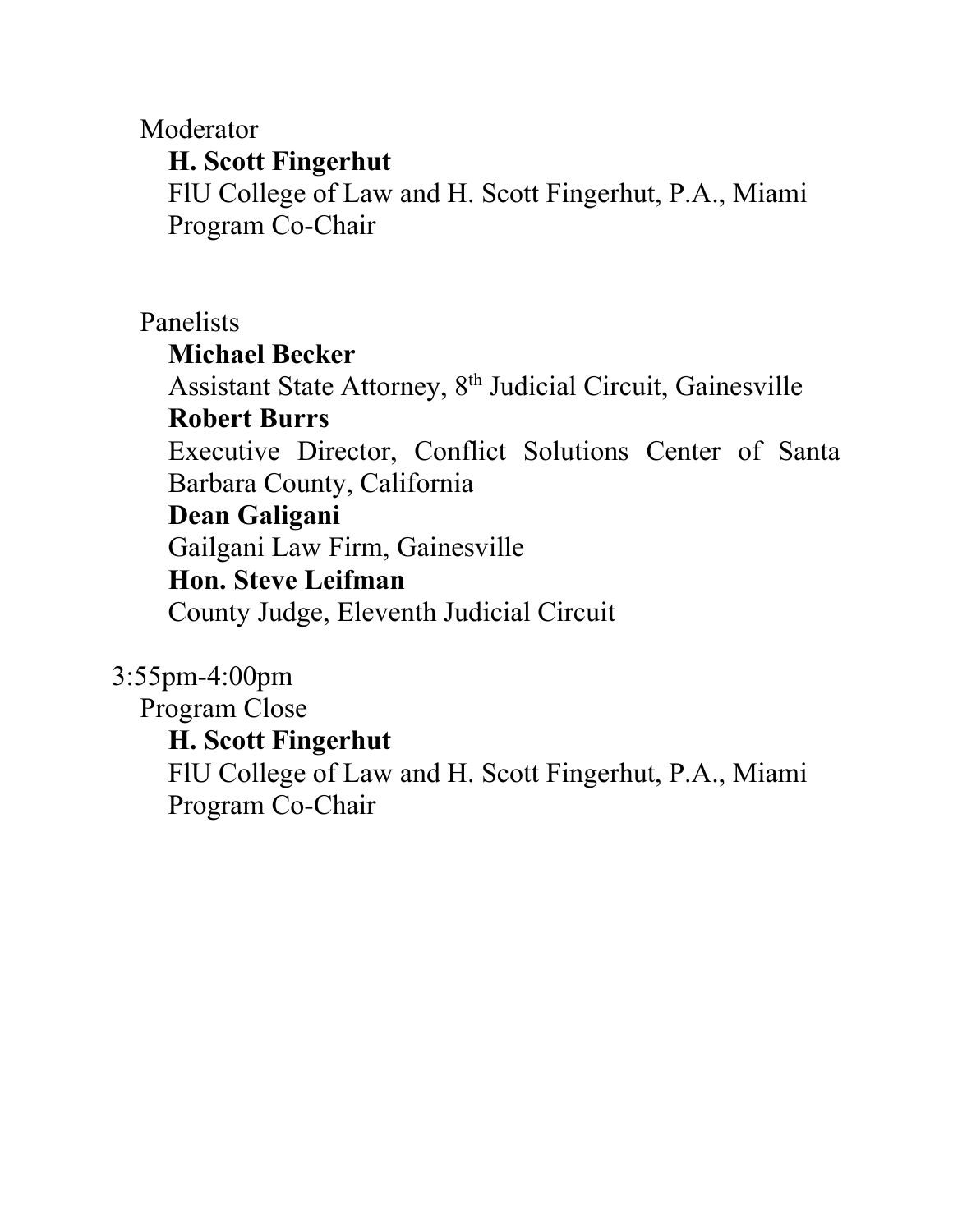### **Michael Becker**

Michael Becker is a parent, a Marine, a stoic, and a prosecutor, generally in that order. I'm funnier inside my head then when the attempt at humor escapes, but my wife of 21 years still smiles my way. To relax, I climb trees with a chainsaw.

#### History –

Prosecutor,  $8<sup>th</sup> Circuit - 2000-present$ 

 $2012$  – present (Intake – thousands of search warrants & other court applications) Santa Fe College, Police Academy – 2003, 2008-present Guardian Program – 2019-present Liaison with Drug Task Force – 2012-present Drug Task Force Award for Prosecution – 2015-2018 Two  $8<sup>th</sup>$  Circuit jury trial convictions for racketeering  $-2019$ Sexually Violent Predators (Jimmy Ryce Act) – 2007-2017 United States Marine Corps, Reserves – 1992-2000

#### Ouotes  $-$

Every day we go to work and push back the fall of civilization by one day. The work is hazardous, our decisions can make it dangerous. A society that doesn't protect children won't survive for long and doesn't deserve to. There are too many mistakes to be made to waste time repeating them.

Assistant State Attorney Office: 120 West University Ave. Gainesville, FL 32601 Email: beckerm@sao8.org

Education 1999 Juris Doctor, University of Florida 1996 Bachelor of Arts, University of Florida, Major in Economics

### **Robert Burrs**

Rob is an energetic and passionate community voice on restorative justice. He is a juvenile justice advocate, problem solving court professional, innovative program developer, restorative justice practitioner, non-profit executive, and lawyer. Rob's delivered addresses on criminal justice reform using restorative principles when he was an Advisor for Loyola Law School's Center for Conflict Resolution (LCCR) in Los Angeles in 2013. He was also a keynote panelist for Prison Fellowship® Justice that Reforms Conferences 2016, the School District 49 Rocky Mountain Restorative Practices Conference, and the Pikes Peak Community Colleges Courageous Conversation Series on Justice Reform in 2019. He has been at the forefront establishing restorative justice programs throughout the country in Victim Offender Mediations and Victim Advocacy programs. In Colorado Springs, CO implemented a \$2.5 million Department of Labor &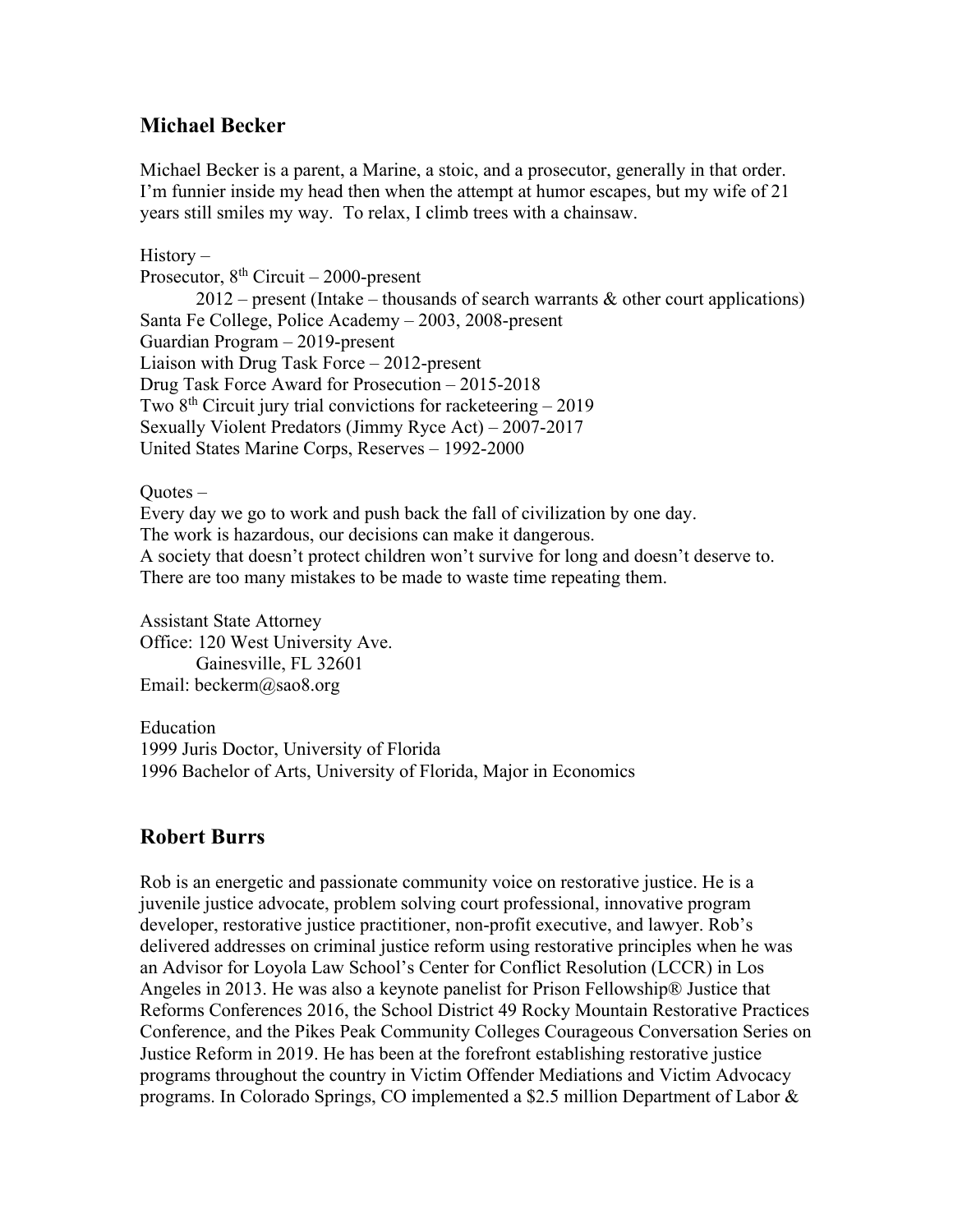Justice grant initiative centered on placing offenders into high growth and high demand industries under a restorative justice approach. In Santa Barbara County, CA he led in the creation of the Restorative Justice Partnership Initiative linking victims of crime, their offenders, and the community in restorative dialogues designed to repair victims and address their needs, recover restitution, and make offenders accountable for their actions. In Brevard County Florida, Rob is a member of the Florida Restorative Justice Association. In March 2020 he established Restorative Justice Diversified Services, LLC (RJDS), a Restorative Justice development, implementation, and customed trainings for government agencies, schools, community based organizations, citizens, and neighborhood associations. Rob graduated with a Bachelor of Arts, in the Administration of Justice and Political Science from Howard University in Washington, DC in 1999 and received his Juris Doctor degree from the Southern California Institute of Law in Santa Barbara, CA in 2013. He completed the University of Northern Colorado Monfort College of Business in Executive Nonprofit Leadership in 2005. His greatest blessings are being the husband to his wife Bethany who serves our country in the US Air Force 114th Space Wing and as the father to their three children Kaleb, Evelyna, and Eliana.

### **Donna Coker**

Donna Coker's scholarship focuses on criminal law, gender and race inequality. She is a nationally recognized expert in intimate partner violence (IPV) law and policy. Her research concerns the connection between economic vulnerability and IPV; restorative justice responses to IPV and sexual harm; and the intersections of gender and race subordination in criminal law doctrine, policy, and application. Her research is interdisciplinary and influenced by scholarship in critical race feminism, restorative justice, public health, and criminology.

Professor Coker is a leading critic of the disproportionate focus on criminal justice responses that characterizes U.S. IPV policy. Her widely cited research illustrates the negative impact of this focus on women marginalized as a function of poverty, race, and immigration status. In 2014, she co-organized a national conference of more than 200 academics across disciplines, service providers, attorneys, activists, and students. The conference, Converge! Reimagining the Movement to End Gender Violence, furthered gender violence activism and policy that is anti-racist, supports alternatives to crimecentered approaches, and addresses structural inequality. In 2015, she was the coinvestigator for a national survey of service providers regarding police response to domestic violence and sexual assault. With more than 900 respondents, the survey uncovered significant police bias on the basis of gender, race, class, immigration status, and LGBTQ identity.

Professor Coker's research regarding the use of restorative approaches to IPV and sexual harm has influenced work in the interdisciplinary fields of restorative justice and domestic violence in the United States and abroad. Her empirical study of Navajo Peacemaking use in domestic violence cases was one of the first empirical studies of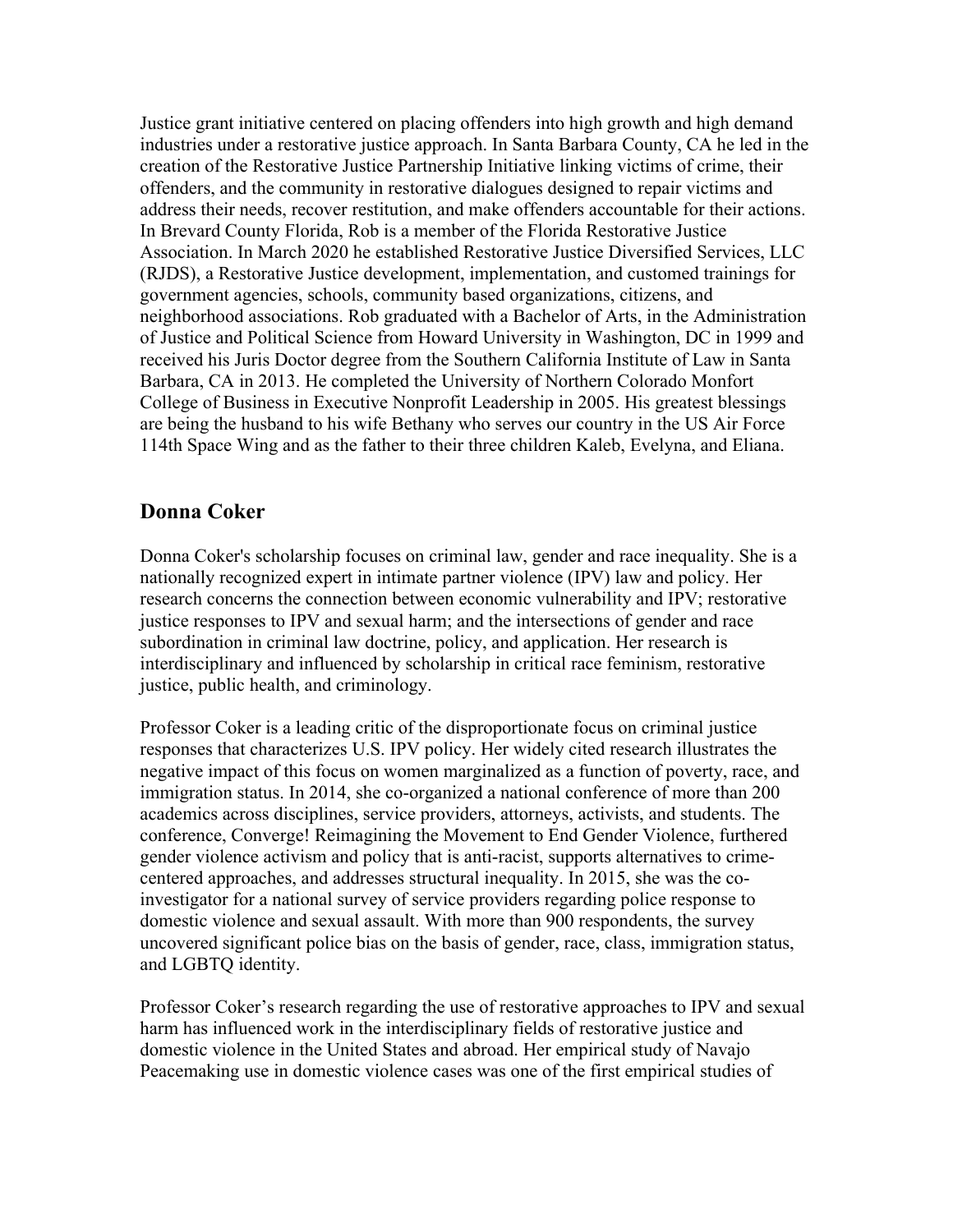Peacemaking and the first to focus on domestic violence cases. Her recent work examines the use of restorative justice responses to campus sexual assault.

Her work on the nature of "heat of passion" doctrine uncovered gender related assumptions imbedded in criminal law doctrine. She continued to explore gender and racial bias in her Criminal Law Stories chapter on Wanrow, a self- defense case frequently cited as the first "women's self-defense" case. She co-edited Criminal Law Stories (2013) with Professor Robert Weisberg (Stanford Law).

Before attending law school, Professor Coker worked in the domestic violence field for 10 years. This work began in 1978 when she was became the sole staff person for a newly opened battered women's shelter in Little Rock, Arkansas. In subsequent years she was the Coordinator of a community based battered women's project in Honolulu, Hawaii, overseeing advocacy and support for more than 100 women a year.

## **H. Scott Fingerhut**

Now in his 33rd year as a trial lawyer and 22nd year of full-time law teaching, H. SCOTT FINGERHUT is a three-time Professor of the Year and two-time Pioneer Award winner at FIU College of Law in Miami, where he teaches Trial Advocacy, Criminal and Civil Pretrial Practice, Criminal Procedure, and coaches the Trial Team. By Dean's appointment, Professor Fingerhut is also a Fellow of The Honors College at FIU and Pre-Law Faculty Advisor, teaching the two-part upper-level seminar Observing Ourselves: in fall, YOUniversity: A Legal Primer for Life After Honors, and in spring, The Gathering: Great Discussions About Contemporary Law in My America.

In court, Professor Fingerhut devotes himself to criminal defense and the defense of applicants seeking admission before the Florida Board of Bar Examiners and lawyers facing Florida Bar discipline. Rated AV Preeminent by Martindale-Hubbell, Professor Fingerhut is consistently ranked among the region's top criminal defense lawyers, including The Best Lawyers in America.

Beyond campus and the courthouse, Professor Fingerhut is a Florida Bar leader, earning the unique distinction to twice serve as chair of The Florida Bar Criminal Procedure Rules Committee, and also serving as chair of the Criminal Law Section of the Bar.

Currently, Professor Fingerhut is a member of The Bar's Professional Ethics Committee, the Code & Rules of Evidence Committee, the Criminal Law Section Executive Council, and serves as the Criminal Law Section CLE chair. Professor Fingerhut is also appointed to a State of Florida Eleventh Judicial Circuit Professionalism Panel. And most recently he has been selected to serve as a subject matter expert on the revision of the Florida Bar examination for the Florida Board of Bar Examiners' Practice Analysis Panel.

Professor Fingerhut has chaired the Dade County Bar Association Criminal Law Committee, served as president of the Florida Association of Criminal Defense Lawyers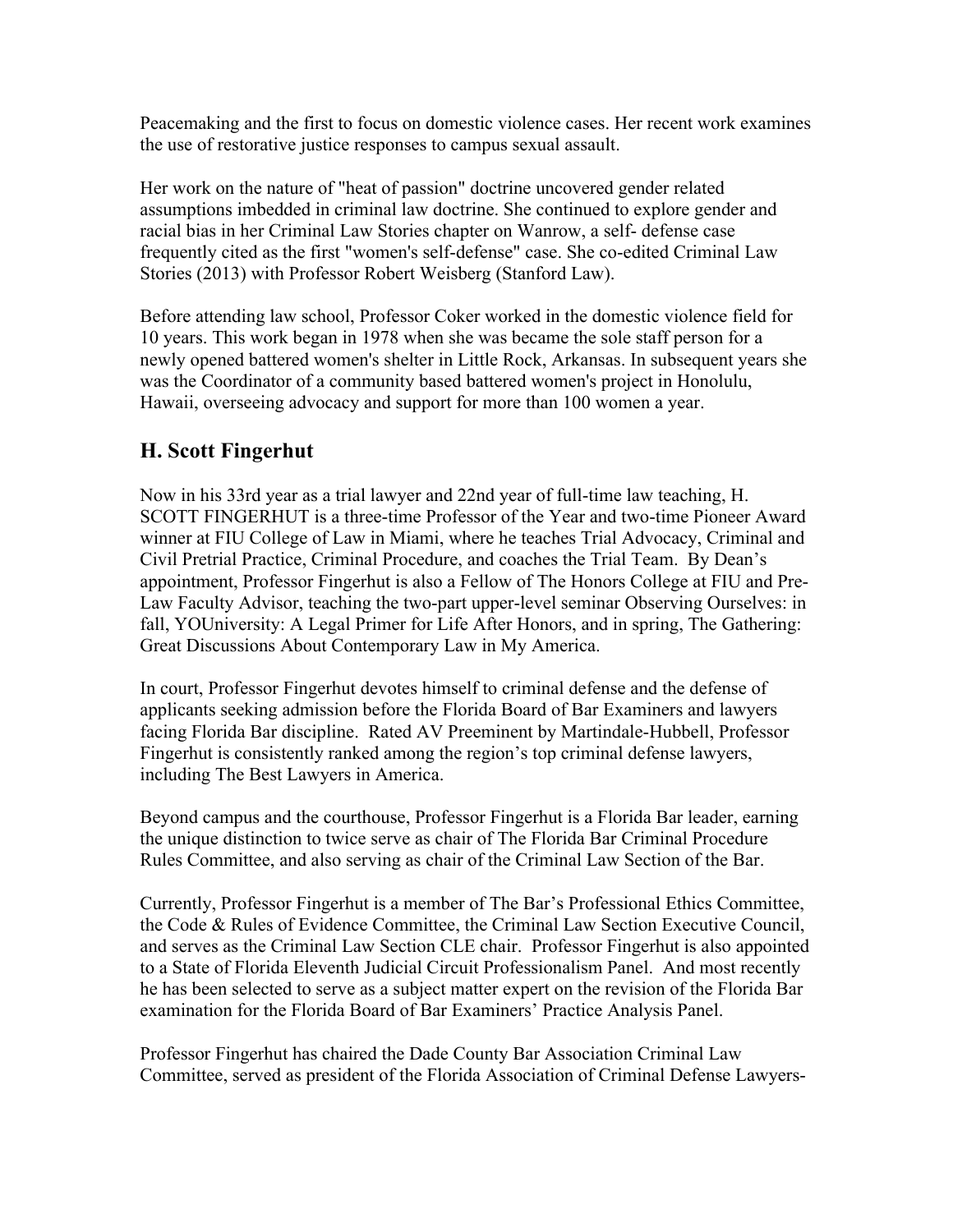Miami Chapter (FACDL-Miami), and was the Dade County Bar Designee to the Miami-Dade County Mayor's Mental Health Task Force.

He has also served as a member of The Florida Bar Committee to Study the Decline in Jury Trials, The Bar's Committee on Student Education and Admission to the Bar, The Florida Supreme Court Criminal Court Steering Committee Workgroup on Post-Conviction Relief, the Editorial Board of The Florida Bar Journal and Florida Bar News, and, by appointment of the Chief Justice of the Florida Supreme Court, the Florida Innocence Commission.

A frequent writer, lecturer, and legal commentator on ethics, liberty, and justice matters, Professor Fingerhut's co-authored chapter, "Conflicts of Interest and Other Pitfalls for the Expert Witness," has been twice published in Springer Publishing's Handbook of Forensic Neuropsychology. Released in 2016 from LexisNexis is Professor Fingerhut's Practice Guide, Florida DUI Law, which he co-authors with the extraordinary Robert S. Reiff. And most recently, Professor Fingerhut is being invited to speak with lawyers across Florida – including the federal judiciary of the Eleventh Circuit -- on the need for our profession to "Take Back Truth in an Age of 'Literal Truthiness.'"

Professor Fingerhut received his undergraduate degree in American Government and Music from the University of Virginia in Charlottesville, and his law degree from Emory University in Atlanta, where he was a Moot Court Team member, softball captain, and proudly hosted the Law Follies.

Before entering private practice, Professor Fingerhut served as a prosecutor in Janet Reno's Miami-Dade County State Attorney's Office.

He is the recipient of the "Put Something Back" Pro Bono Award from the Dade County Bar, the Daniel S. Pearson-Harry W. Prebish Founders Award from FACDL-Miami, and the Steven M. Goldstein Criminal Justice Award from FACDL Statewide.

Six times Professor Fingerhut has been selected by the FIU College of Law graduating class to hood them at Commencement. And in 2019, the graduates chose him to deliver the inaugural "Last Lecture."

# **Edith Georgi**

Edith Georgi joins the adjunct faculty of St. Thomas University Law School in January of 2017. After 35 years in the Miami-Dade County Public Defender's Office litigating death penalty and other major crimes cases, she is looking forward to sharing her knowledge and practical experience with the students, especially as this is a critical time in the history of death penalty law is Florida.

After receiving her B.A. at Wellesley, she taught at the Chinese University of Hong Kong for several years while studying Chinese. She then received her Master's in Chinese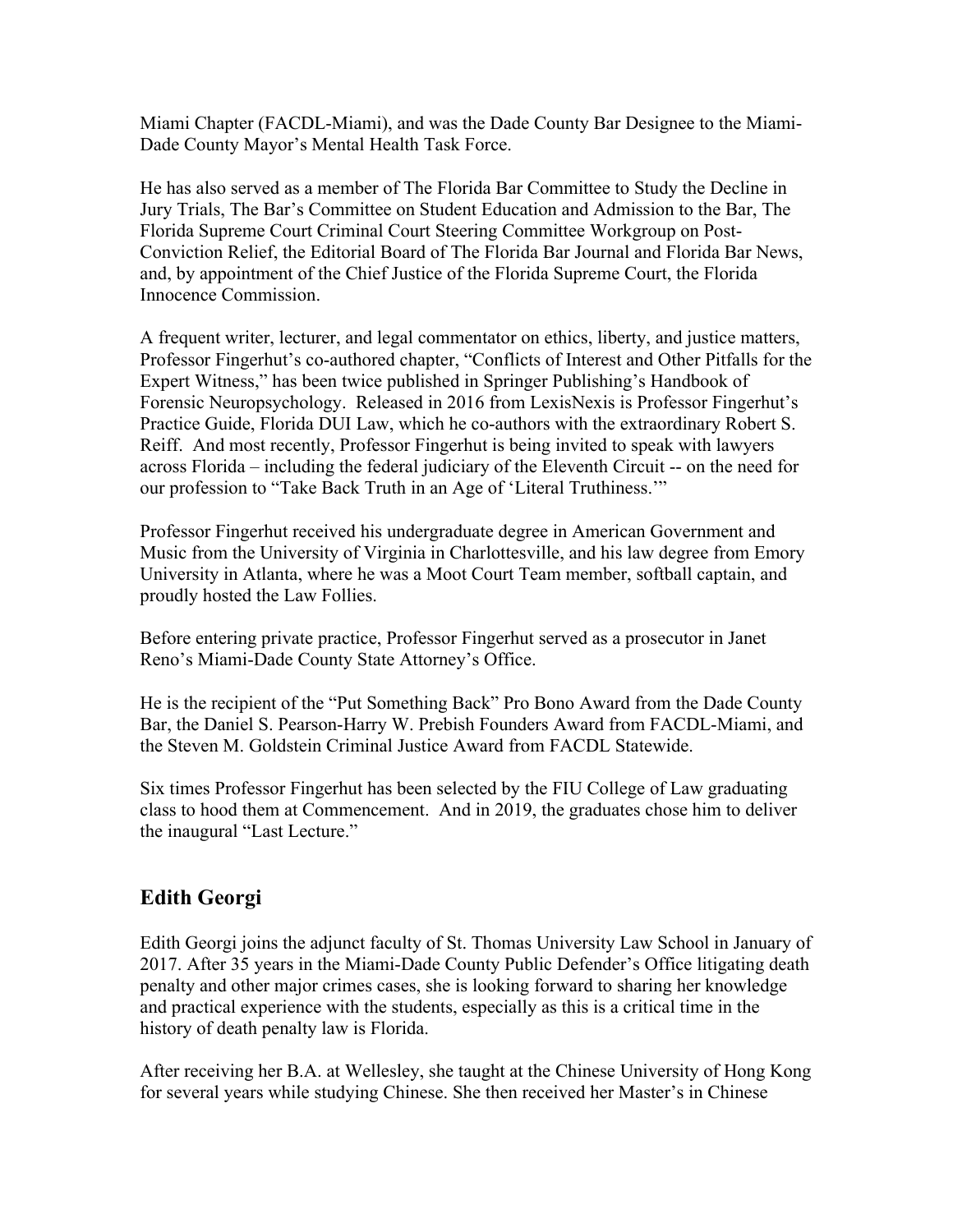Studies from Indiana University. After working on a volunteer basis with children in abusive family relationships, Professor Georgi entered law school and received her J.D. from University of Miami Law School and chose to go directly to the Public Defender's Office. Within a few years, she was trying homicide cases, including capital cases. In the mid-1980's she was chosen to create and lead the office's Capital Litigation Unit, which has become a model unit in Florida as well as nationwide.

Professor Georgi has been honored for her work by the Dade County Bar Association, the Florida Association of Criminal Defense Attorneys, as well as the statewide Florida Public Defender's Association. She has been teaching in the Litigation Skills Department at University of Miami Law School for over 20 years and has recently been instructing there in the field of Death Penalty Litigation.

Professor Georgi believes in teaching theory with an emphasis on practical applications. "As we face the challenges of an ever complex world, our students need to be prepared to understand the rulings of the higher courts as well as to navigate as an advocate in our multi-disciplined society. The study of capital punishment is one example. It is as much a study of our religious, social, and cultural values as it is about our constitutional system."

### **Justice Janine P. Geske**

Justice Janine P. Geske served as a Distinguished Professor of Law at Marquette University Law School and Director of the Law School's Restorative Justice Initiative. She currently is a member of the Marquette University Board of Trustees. In the fall of 2011, she served as a Visiting Professor of law at the Catholic University of Leuven, Belgium in Restorative Justice at its Institute of Criminology. She served as interim dean of Marquette Law School from July 2002 to July 2003 and as interim Milwaukee County Executive from February 28 to May 6, 2002. She previously served on the Wisconsin Supreme Court from 1993-1998. From 1981-1993, she was a Milwaukee County Circuit Court judge. Prior to becoming a judge, she served as chief staff attorney for the Legal Aid Society of Milwaukee and then as clinical director and assistant professor of law at Marquette University.

She served as the Association of Marquette University Women Chair in Humanistic Studies, 2000 - 2001 and served as a member of the faculty of the National Judicial College in Reno, Nevada for over ten years.

In 2013, the St. Thomas More Lawyer's Association awarded her its Faithful Servant Award. In 2009, she received the Woman of Faith Award from the Sisters of the Divine Savior, the F.B.I. Director's Community Award and a Wisconsin State Bar Fellows Award in recognition for contributions to the Bar and the ideals of the American Bar Foundation. In 2008, she was inducted into the Wisconsin Academy of Science, Arts and Letters. In 2007, she was awarded the 2007 Thurgood Marshall College Fund Legacy Award, the 2007 American Inns of Court 7th Circuit Professionalism Award, the 2007 U.S. Postal Service Government Service/Law Award, the St. Norbert College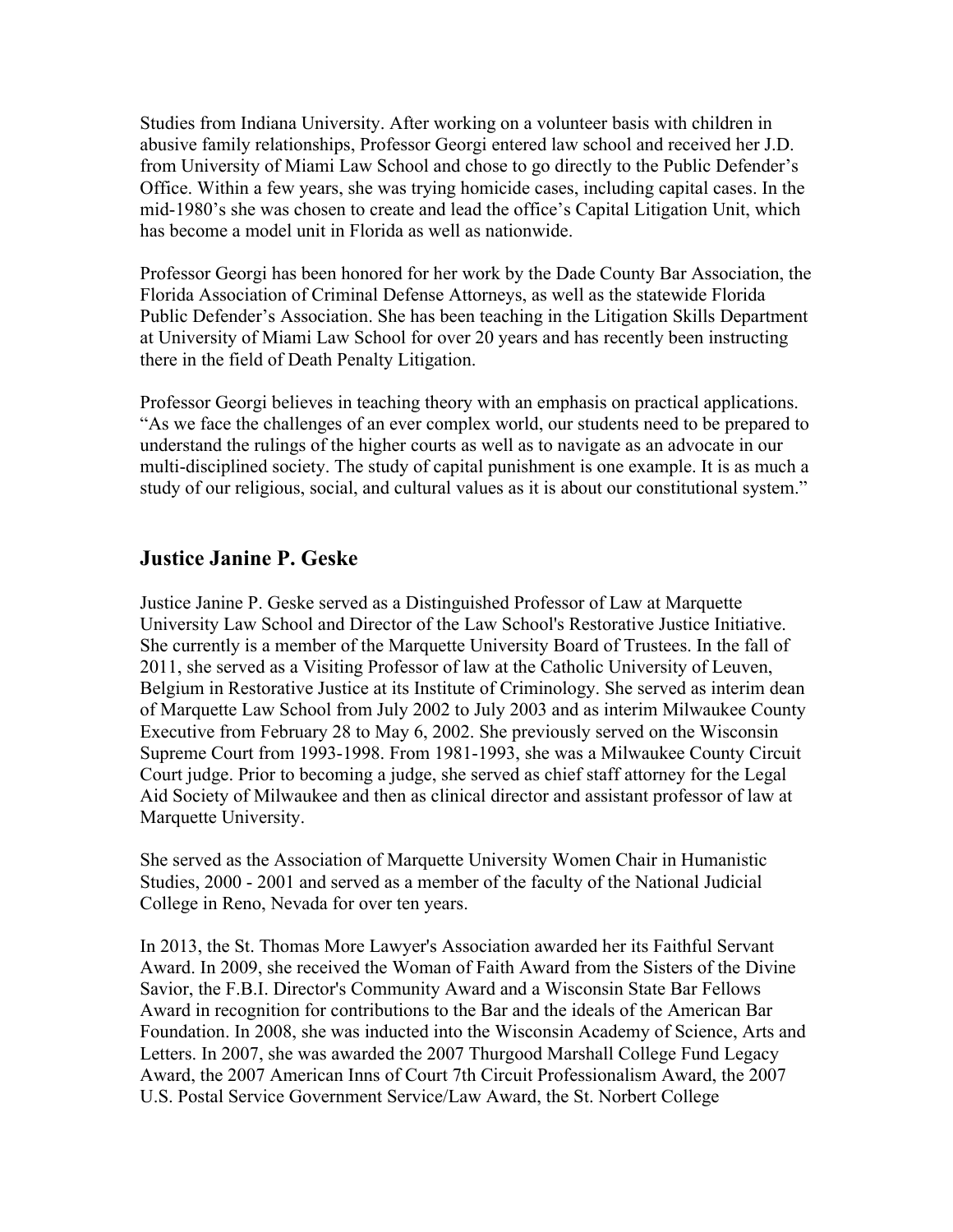Ambassador of Peace Award, the SET Ministry Transformation Award, an honorary member of Phi Beta Kappa. In 2006, Justice Geske was awarded "The Woman of the Word Award from the Milwaukee Cathedral Place (a women and children's homeless shelter), The "Difference Maker Award" from the American Bar Association General Practice, Solo and Small Firm Division.

In 2003, Marion College in Fond du Lac, Wisconsin awarded Justice Geske an honorary doctor of law degree and Marquette University High School awarded her the Spirit of St. Ignatius Award. In 2002 the Milwaukee Archdiocese recognized her with the Vatican II Award in communication. In 1998, she received an honorary Doctor of Law degree from Marquette University and an honorary doctorate of humanities from Mount Mary College in Milwaukee. In that same year, the Wisconsin Newspaper Association selected her as the Newsmaker of the Year and the Milwaukee Press Club honored her by choosing her as the Milwaukee Headliner of the Year. In both 1994 and 2002, the Milwaukee Bar honored Justice Geske with its "Lawyer of the Year" award. Justice Geske was recognized by Marquette University as the 1993 Law School Alumnae of the Year and as the 1994 all university Alumnae of the Year. She was also honored with an alumni Service Award from Beloit College in 2002. She was granted a Special Achievement Award as a Wisconsin Leader in the Law that same year. The Friends of the Benedict Center gave Justice Geske their Justice Award in 2003.

She also has been recognized by receiving the Marquette University Criminology and Law Studies Program Veritas et Justitia Award, 1994 (for dedication to truth and justice), the Professional Dimensions' Sacajawea Award, 1994 (for exceptional community service and leadership), the Legal Aid Society's Equal Justice Award, 1992 and the Outstanding Citizen Award, Pi Lambda Theta, 1992.

Justice Geske has served as the commencement speaker at a number of college and university graduation ceremonies. She frequently teaches at judicial, legal and community conferences on mediation, restorative justice, sentencing, evidence, the courts, and spirituality and work.She is a member of the American Bar Association, State Bar of Wisconsin, Fellows of the American Bar, Fellows of the Wisconsin Bar, American Law Institute, Association of Conflict Resolution and the Wisconsin Association of Mediators.

Justice Geske is also a Fellow of the American College of Civil Trial Mediators, member of the Association for Confliction Resolution, member of the Alternative Dispute Resolution sections of the American and Wisconsin Bar Associations, member of the Standing Committee for Indigent Defense, Federal Public Defender's Office, and member of the Board of Trustees for the Greater Milwaukee Foundation, member of the Board of Directors for the Opus Prize ( an annual \$1 million humanitarian award), member of the Department of Corrections Victims Advisory Committee. She has previously served as the Dean of the Wisconsin Judicial College, member of the Board of Trustees for the International Centre on Healing and the Law, Chair of the Marquette University High School board of directors, former member of Inns of Courts-Madison, Inns of Court-Milwaukee, Mayor John Norquist's Task Force on Drugs/Crime in the Neighborhoods,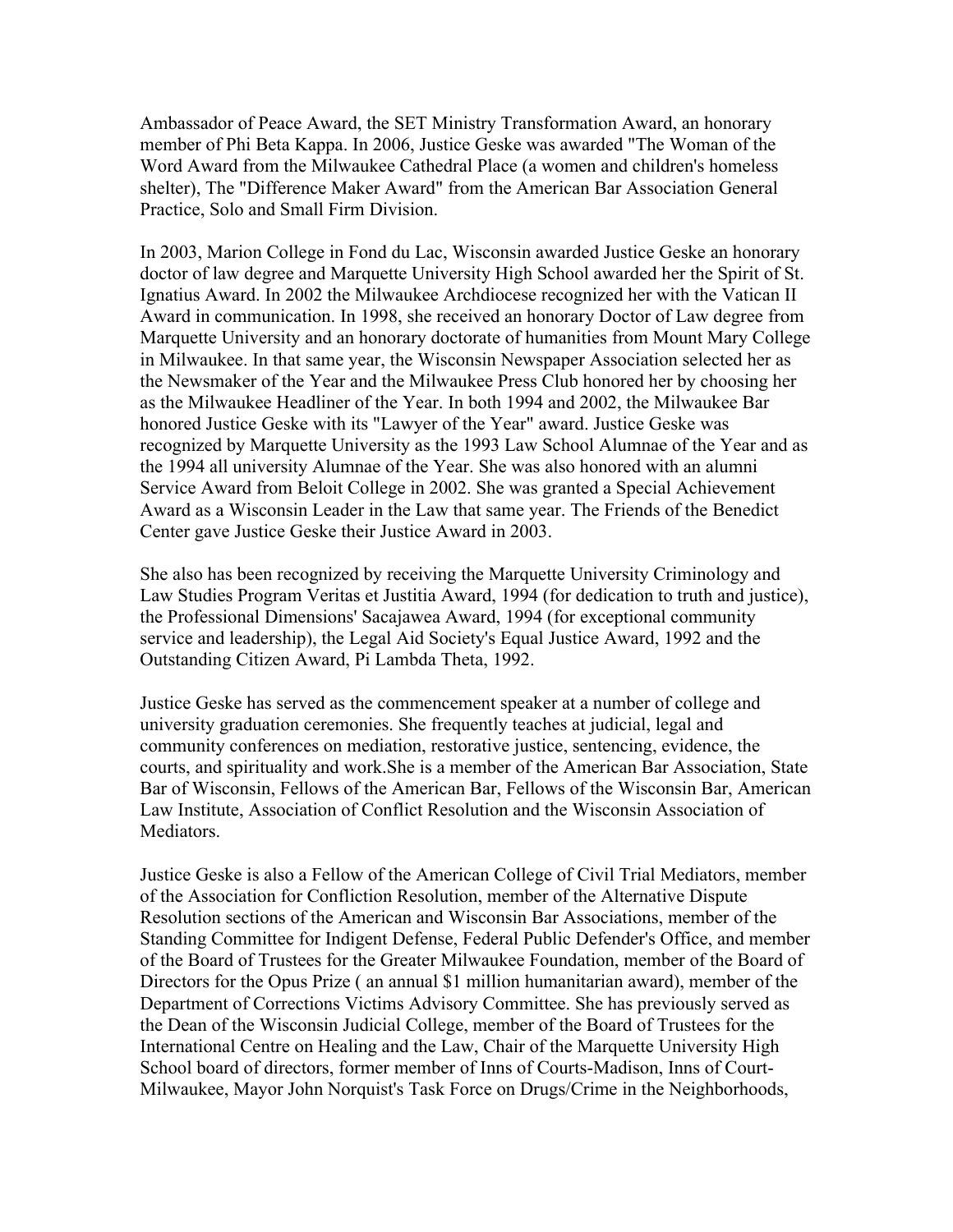Wisconsin Equal Justice Task Force, Task Force on Victims' Rights Amendment, Milwaukee Homicide Advisory Panel, State Bar Commission on Delivery of Legal Services, Beloit College Board of Trustees, and Milwaukee Bar Association Board of Directors.

Justice Geske graduated from Beloit College with a Bachelor of Arts degree and a Masters of Arts in Teaching and received her J.D. from Marquette University Law School.

Special Recognitions:Selected for 2005 through 2015 as one of "The Best Lawyers in America" for her work in dispute resolution.

## **Andy Grosmaire**

Andy Grosmaire is the Chief of Enforcement with the Office of Financial Regulation for the State of Florida and a permanent deacon in the Catholic Church serving the diocese of Pensacola-Tallahassee.

### **Kate Grosmaire**

Kate Grosmaire is a Business Analyst with the Florida Department of Environmental Protection and is the author of "Forgiving My Daughter's Killer: A true story of Loss, Faith, and Unexpected Grace."

## **Judge Steve Leifman**

Judge Steve Leifman is the Associate Administrative Judge of the Miami-Dade County Court – Criminal Division. From 2007 – 2010, Judge Leifman served as Special Advisor on Criminal Justice and Mental Health for the Supreme Court of Florida. He currently chairs the Steering Committee on Problem Solving Courts for the Supreme Court of Florida and the Mental Health Committee for the Eleventh Judicial Circuit of Florida.

Judge Leifman is the co-chair of the American Bar Association Criminal Justice Mental Health Committee and co-chair of the Judges and Psychiatrists Leadership Initiative. He is also a Gubernatorial appointment to the Florida Statewide Task Force on Opioid Abuse and a member of The National Institute on Drug Addiction's (NIDA) Justice Community Opioid Innovation Network. Judge Leifman is a lifetime member of the Group for the Advancement of Psychiatry (GAP), a Lecturer in Psychiatry at Columbia University Vagelos College of Physicians and Surgeons and a Voluntary Assistant Professor of Psychiatry and Behavioral Sciences at the University of Miami School of Medicine and on the Board of Directors of the Corporation for Supportive Housing. More recently, Judge Leifman was appointed to serve on the Conference of Chief Justices and Conference of State Court Administrators National Judicial Task Force to Examine State Courts' Response to Mental Illness and the Interdepartmental Serious Mental Illness Coordinating Committee (ISMICC) established by the 21st Century Cures Act.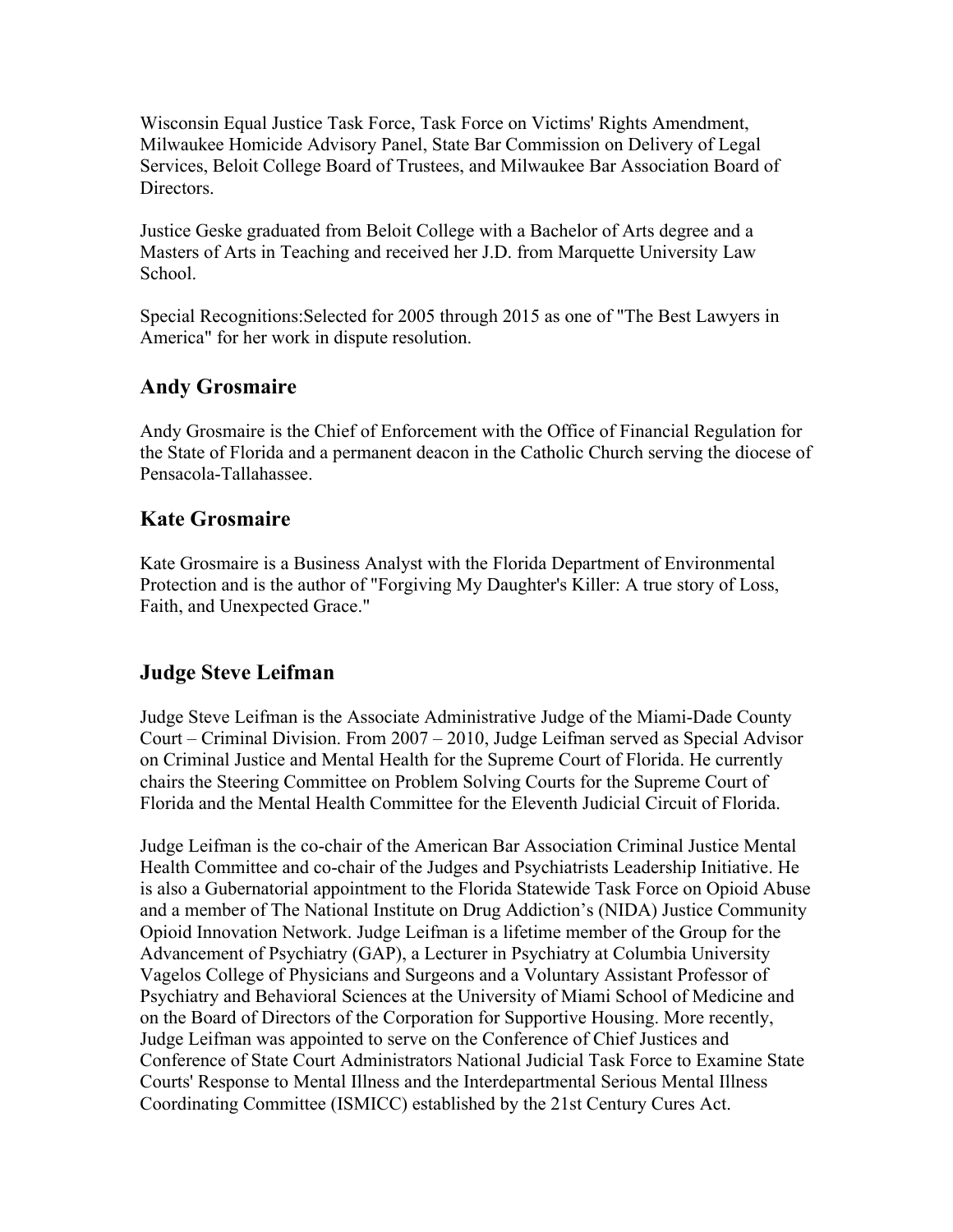In 2015, Judge Leifman received the William H. Rehnquist Award for Judicial Excellence. One of the nation's highest judicial honors presented by Chief Justice John G. Roberts Jr., the Rehnquist Award is presented annually to a state court judge who exemplifies judicial excellence, integrity, fairness, and professional ethics. Judge Leifman is also the first recipient to receive the Florida Supreme Court Chief Justice Award for Judicial Excellence (2015). He was named by New Times as one of Miami-Dade's most interesting people of 2017 and a 2016 Governing Magazine Public Official of the Year. More recently, Judge Leifman was awarded the 2020 Dade County Bar Association (DCBA) David W. Dyer Professionalism Award, the most prestigious honor bestowed by the DCBA, the 2018 Pardes Humanitarian Prize in Mental Health, the 2019 Yale-NAMI Mental Health Advocacy Award and a 2019 Presidential Commendation by the American Psychiatric Association.

Judge Leifman has been featured in many national and local television programs, radio programs, and articles regarding mental health and the criminal justice system. He has appeared as a guest on many Podcasts and has authored and published numerous articles and book chapters on mental illnesses and the criminal justice system. Judge Leifman is the subject of the Documentary, The Definition of Insanity which aired nationally on PBS on April 14, 2020.

The Definition of Insanity shows how one local judge's novel approach to solving the mental health crisis could be the model to tackle the much larger epidemic throughout America. [www.DOIFilm.com](http://www.doifilm.com/)

# **Julie McBride**

Julie McBride has been teaching the joys of art for a number of years to children and college students in the Tallahassee community as an Elementary Art Instructor, and now as an Adjunct Professor.

# **Michael McBride**

Michael McBride is a Senior Database Administrator contracted with the Florida Department of Transportation.

# **Kelly McGrath**

Kelly is a Florida Supreme Court Certified Family Law Mediator, a Collaborative Law trained attorney, a Restorative Justice Facilitator, and a Conflict Coach.

I know that mediation is more powerful, less expensive, and less costly than a legal battle.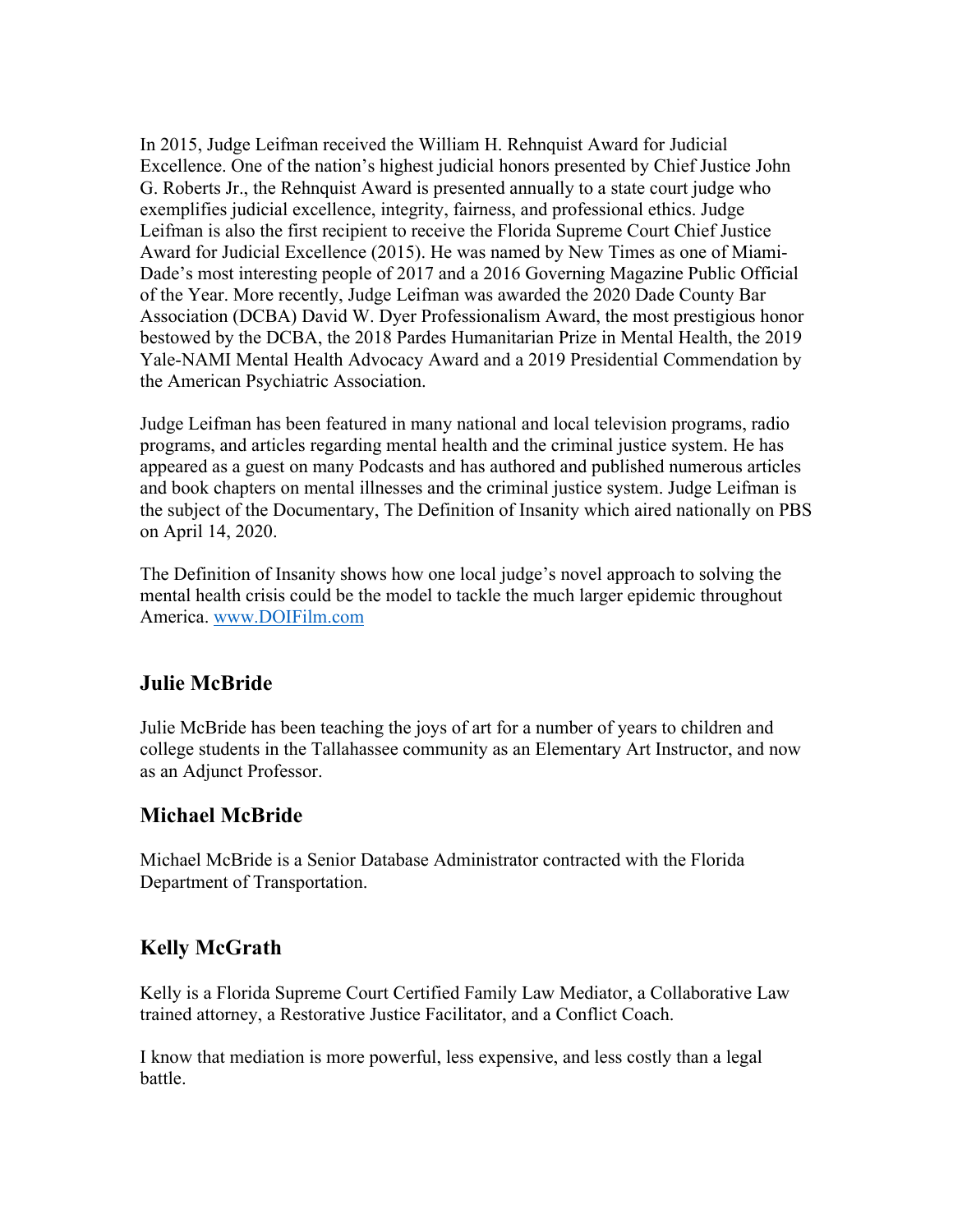I help you settle legal disputes with peace and privacy, without putting you through the usual traumatic battle tactics or cold court procedures.

Bringing together 15+ years of experience and training in Restorative Justice, Trauma Informed Care, Non Violent Communication, and Conscious Contracts®, my goal is to help you bounce back from major life hardships, becoming even more deeply rooted in your sense of peace.

I want you to not only be legally secure, I want you to experience a mindset shift so you can heal, clear up any chaos that's holding you back, and begin to build a fresh future.

Since becoming a lawyer in 2004, I've gathered a deep and wide understanding of compassionate listening and mediation practices that are remaking the profession for the better.

As a member of J. Kim Wright's Integrative Law Movement, I'm part of a movement of lawyers around the country who stay out of court and help people resolve their conflicts using their values and strengths. Mediation is a way to do that and take control of your life.

## **Aparna Polavarapu**

Professor Polavarapu is an Associate Professor at the UofSC School of Law and the Executive Director and Founder of the South Carolina Restorative Justice Initiative. She has over a decade of experience working in human rights and rule of law, both domestically and abroad. She has significant expertise in the field of legal pluralism, with a particular research focus on informal, community-driven justice systems and how they work together with formal, state-centered systems. Her research has covered a wide range of topics, including legal innovations used by courts to expand access to constitutional justice, the use of restorative justice mechanisms to combat domestic violence in Uganda, and how customary and statutory law interact to govern land rights in sub-Saharan Africa. Much of her scholarship draws from her direct experience working with women's rights groups in sub-Saharan Africa and in the United States

As the Executive Director of the South Carolina Restorative Justice Initiative, she oversees the development of restorative justice education and programming and works with organizations seeking to develop and implement their own restorative practices.

In addition, Professor Polavarapu continues to work with practitioners on domestic and global women's rights and justice matters. She has instructed practitioners on international rule of law topics, including African customary law, legal pluralism, and strategies for promoting human rights in legally pluralist systems. She has authored or contributed to expert human rights reports for organizations such as the UN Foundation and the Center for Reproductive Rights. Locally, she has testified before the South Carolina Senate on legislation affecting women and conducted trainings on restorative justice.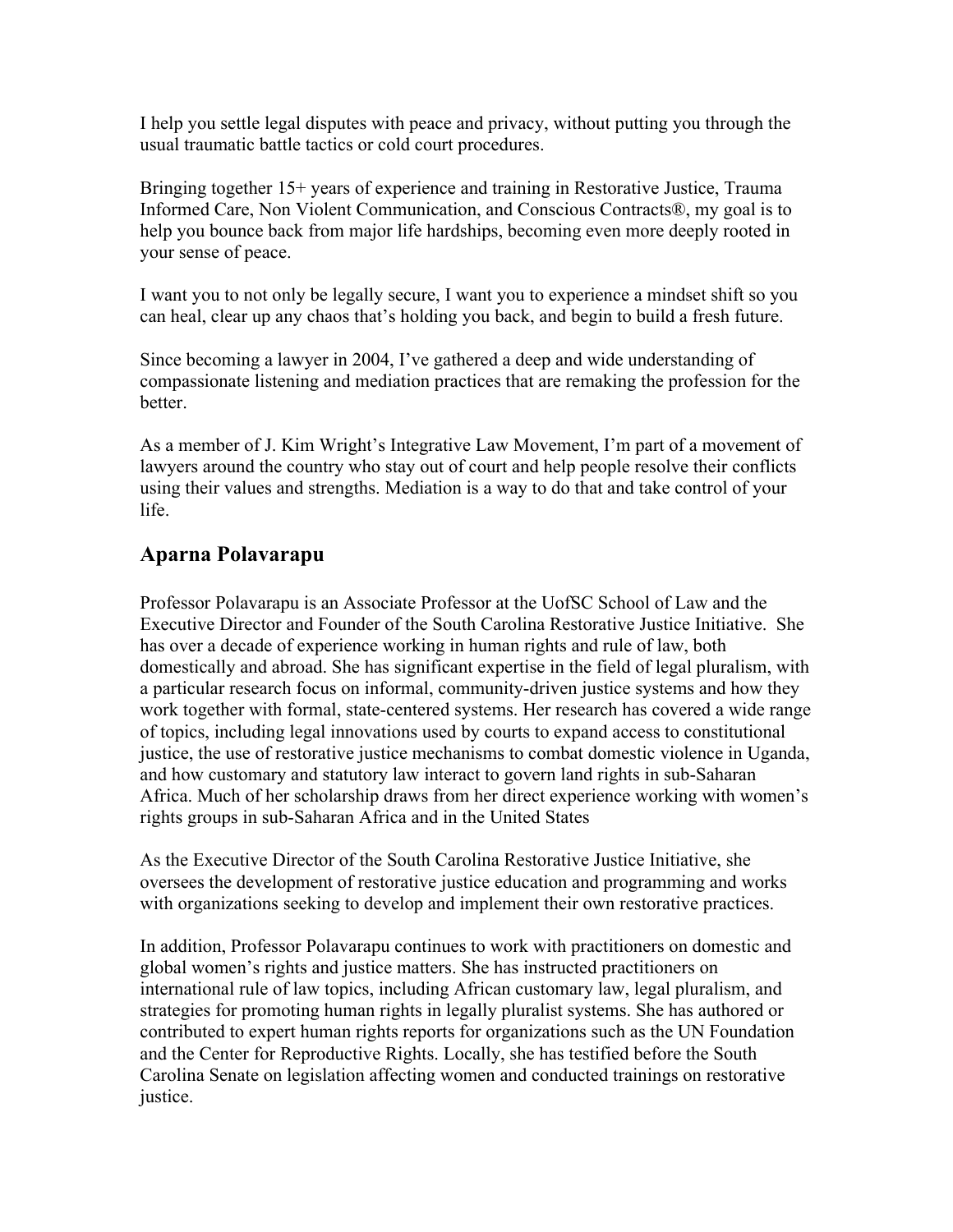Professor Polavarapu teaches courses in Restorative and Transformative Justice, Comparative Law, Rule of Law, Transnational Law, and International Human Rights Law. Prior to coming to South Carolina, Professor Polavarapu was a Teaching Fellow with Georgetown's International Women's Human Rights Clinic. Prior to that, she practiced law at Edwards Angell Palmer & Dodge LLP in Boston. She received an LLM and JD from Georgetown University Law Center, an MA in international affairs from The Fletcher School of Law and Diplomacy at Tufts University, and a BS from the Massachusetts Institute of Technology.

### **Jacek Stramski**

Jacek Stramski currently serves as Special Counsel with the Florida Department of Revenue, and is an adjunct faculty member at the Florida State University. Prior to joining the Department of Revenue, Mr. Stramski was the enforcement attorney for the Florida Office of the Attorney General, Consumer Protection Division, where he enforced injunctive and monetary awards in state and federal courts throughout Florida, including in bankruptcy, and created an interstate working group to facilitate the crossborder enforcement of consumer protection judgments obtained by the various states. He previously worked as an attorney with the Florida House of Representatives and the Florida Department of Financial Services.

Mr. Stramski obtained his J.D. and M.S. in Political Science from the Florida State University, and his B.A. in Political Science and International Relations at the University of California, San Diego.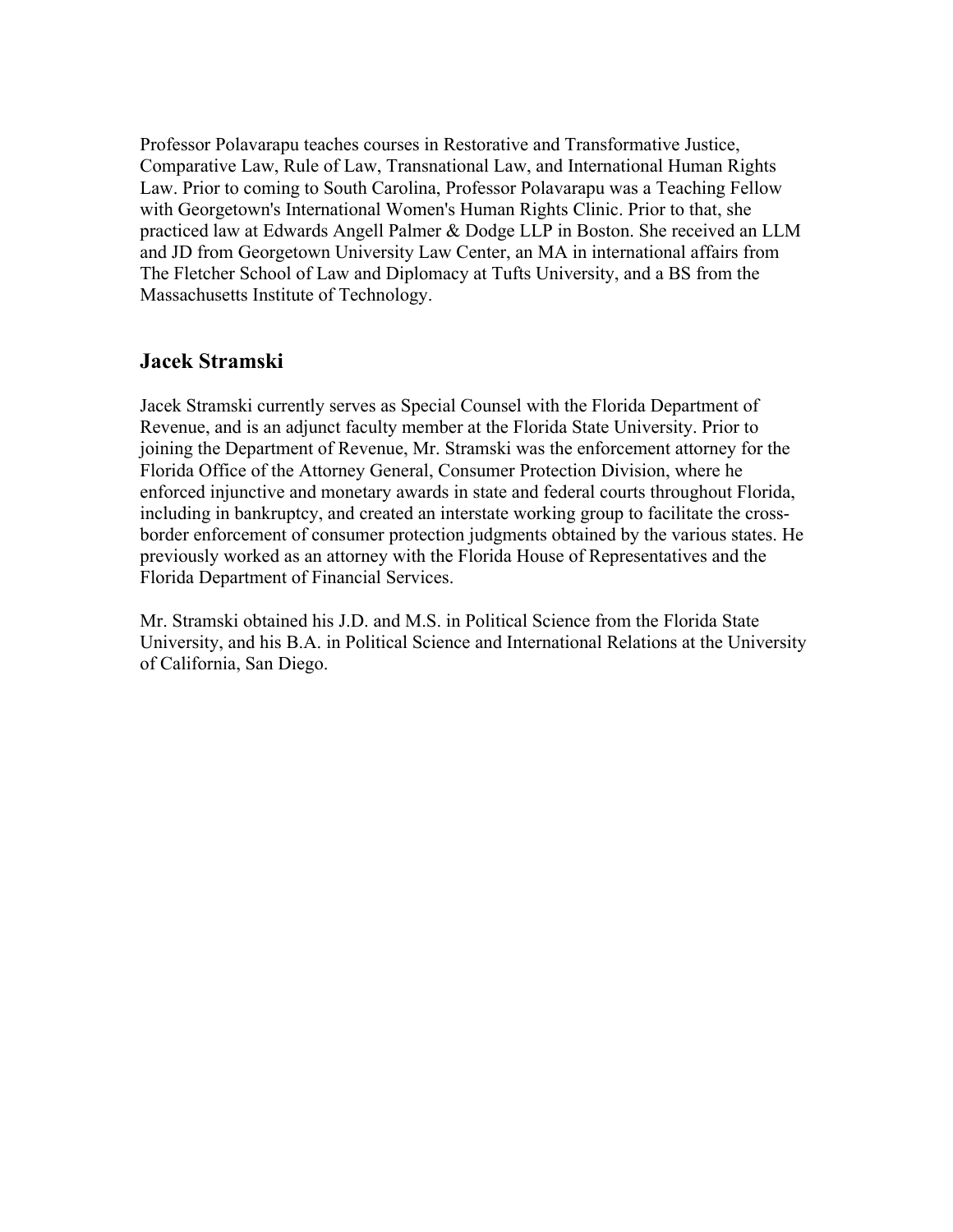### **Role of Restorative Justice in Resolving High Emotion Civil Cases**

 **Justice Janine P. Geske (ret.) Distinguished Professor of Law (ret.) Marquette University Law School**

**1.) The intersection of negotiation, mediation and restorative justice**

**In a high emotion case (regardless of what side you are on), the emotions are a barrier to a negotiated settlement. There are many resources available on creative strategies in resolving conflict. A good resource on mediation is The Mediation Process—Practical Strategies for Resolving Conflict 3rd Edition by Christopher W. Moore.**

**In these cases, it is helpful to understand the principles of restorative justice, a philosophical approach to harm based on some very old traditions. The three fundamental questions to be answered to designing a restorative approach are:**

- **a.) Who has been harmed?**
- **b.) What was the true nature of the harm?**
- **c.) What needs to happen to help in repairing the harm?**

**A good simple primer on restorative justice is a book by Howard Zehr, The Little Book of Restorative Justice.** 

**Traditional litigation and negotiations often do not adequately address these questions. The focus in litigation is primarily on the plaintiff (instead of his/her relationships with others), the harm that is measurable in damages and the solution which usually lies in a financial payment. The needs of someone who has been hurt are often much more complex.** 

**2.) First steps**

**If you are representing someone who is emotionally damages because of the harm of another, you need to use patient active listening to that individual and even members of his or her family. Much of what you hear may not be relevant to a lawsuit but are critical to the individual.** 

**Fundamental to creating a resolution to these cases is creating a safe space and audience for those who have been harmed to tell their full story of what happened and how it has impacted them. Whether that audience might include the specific perpetrator depends on the facts and circumstances of**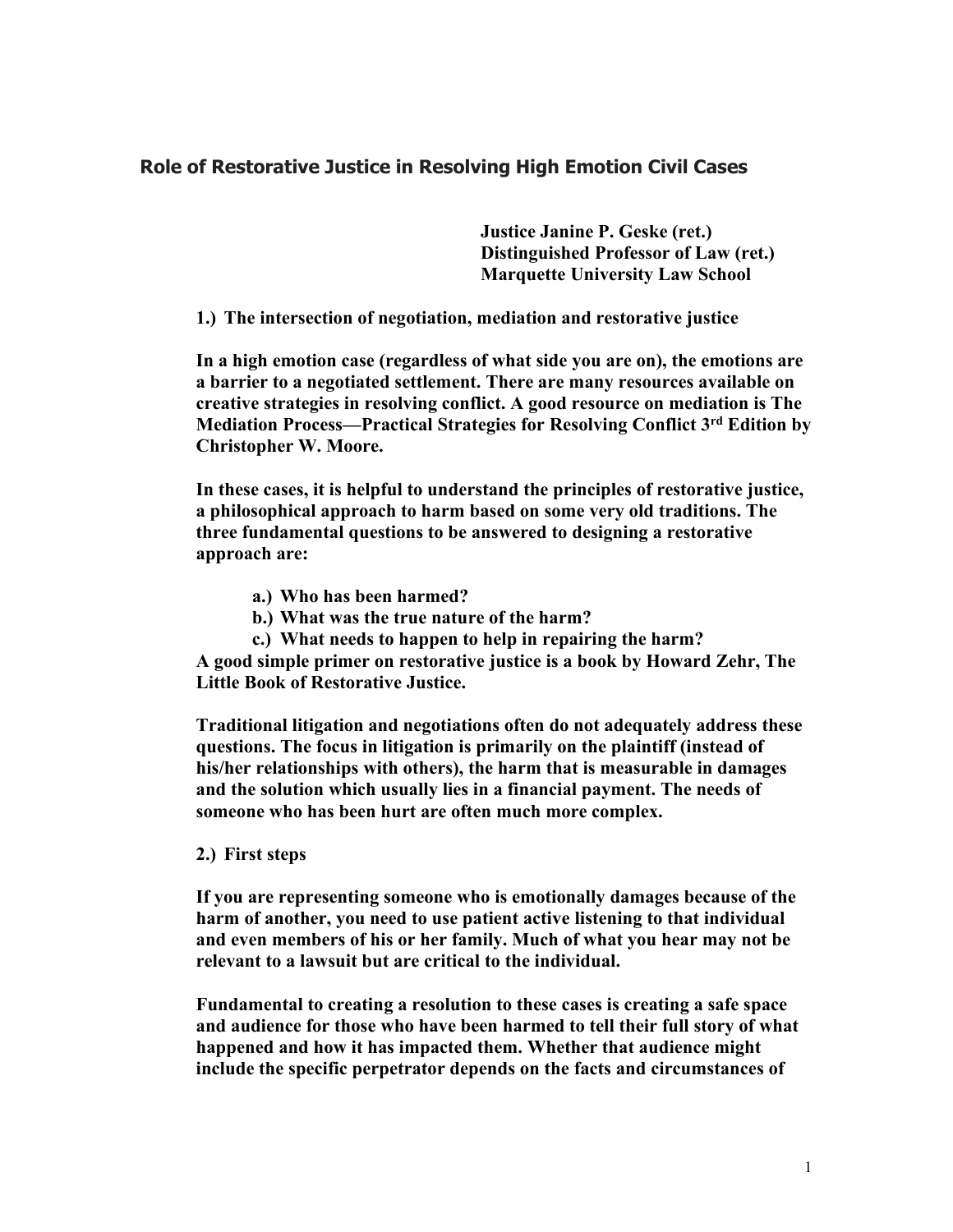**the case and the desires of those who have been harmed as well as the potential defendants.** 

### **3.) Selecting a mediator**

**When selecting a mediator for such a case you should know the style, philosophy and experience of the mediator you choose. You should also know the following information: --is the mediator willing to handle the high emotional issues of the case (some mediators do not want to deal with the messiness of the emotional components of a case)**

**-is the mediator experienced in mediating these types of cases -is the mediator able to promote creative problem solving to address the harm**

**4.) Selecting and preparing the space for a restorative encounter**

#### **5.) Different models of restorative approaches**

- **a.) Victim/offender mediation/dialogue/negotiation**
- **b.) Family group conferencing**
- **c.) Community conferencing**
- **d.) Circles**
- **e.) Other individualized processes designed to meet the needs of addressing the harm**

 **For an example see: Why Do I Teach Restorative Justice to Law Students?, 89 Marquette Law Review 327 (Winter 2005)** 

**6.) Preparation, preparation, preparation.**

 **7.) Process—See Cultivating Mindfulness**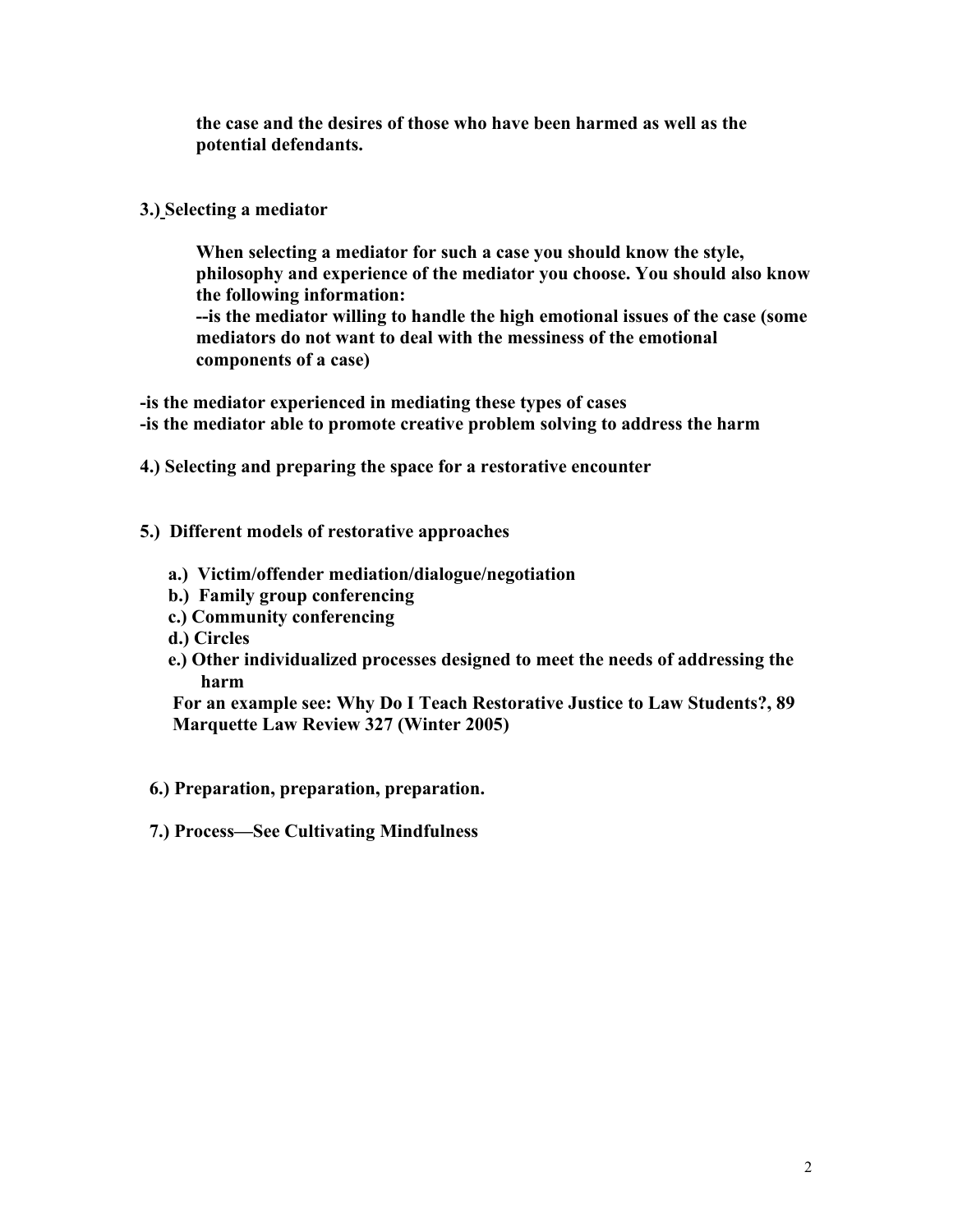### **CULTIVATING MINDFULNESS**

**To best serve as a mediator/facilitator/attorney with someone who has been through a seriously emotional or physical trauma, you must be personally peaceful and centered to be an effective listener and a creative problem solver. An important part of serving as an effective lawyer is physical and spiritual self-care. Before interacting with an emotional party, one should consider centering oneself by taking time to sit in silence, perhaps meditating, praying or practicing mindfulness. Only then can you peacefully enter into what will be a difficult conversation.**

**Professor Leonard Riskin's article is the seminal work on mindfulness. See Leonard L. Riskin, The Contemplative Lawyer: On the Potential Contributions of Mindfulness Meditation to Law Students, Lawyers and their Clients, 7 HARV. NEGOT. L. REV. 1 (2002)**

**Leonard L. Riskin, Mindfulness: Foundational Training for Dispute Resolution, 54 J. LEGAL EDUC. 79, (2004).**

#### **PREPARING FOR A MEDIATION**

**When you are working with victims and survivors of violence or severe emotional harm, it is critical that you spend time with the parties to properly prepare them before any face-to-face meeting at a mediation. The primary objective is to avoid revictimizing anyone during the process. You also must strive to create a process that creates a safe environment for the difficult conversation, whether it be a direct face-to-face process or through a mediator.**

**1) Planning With the Client**

**It is critical that the attorney has a full discussion with the client about his or her expectations, interests, objectives, and areas of concern. The client should fully understand the mediation process (and know about the style of the mediator) before going to the mediation.**

**A mediator who knows how to work with a highly emotional party should be retained for cases with very emotional parties. The client needs to trust the mediator in order to have a successful mediation.**

**See Mark S. Umbreit, The Handbook of Victim Offender Mediation, Jossey-Bass, 2001 for tips on preparing people for facilitated processes.**

**2) Planning for the Mediation by Attorney and the Mediator (facilitator)**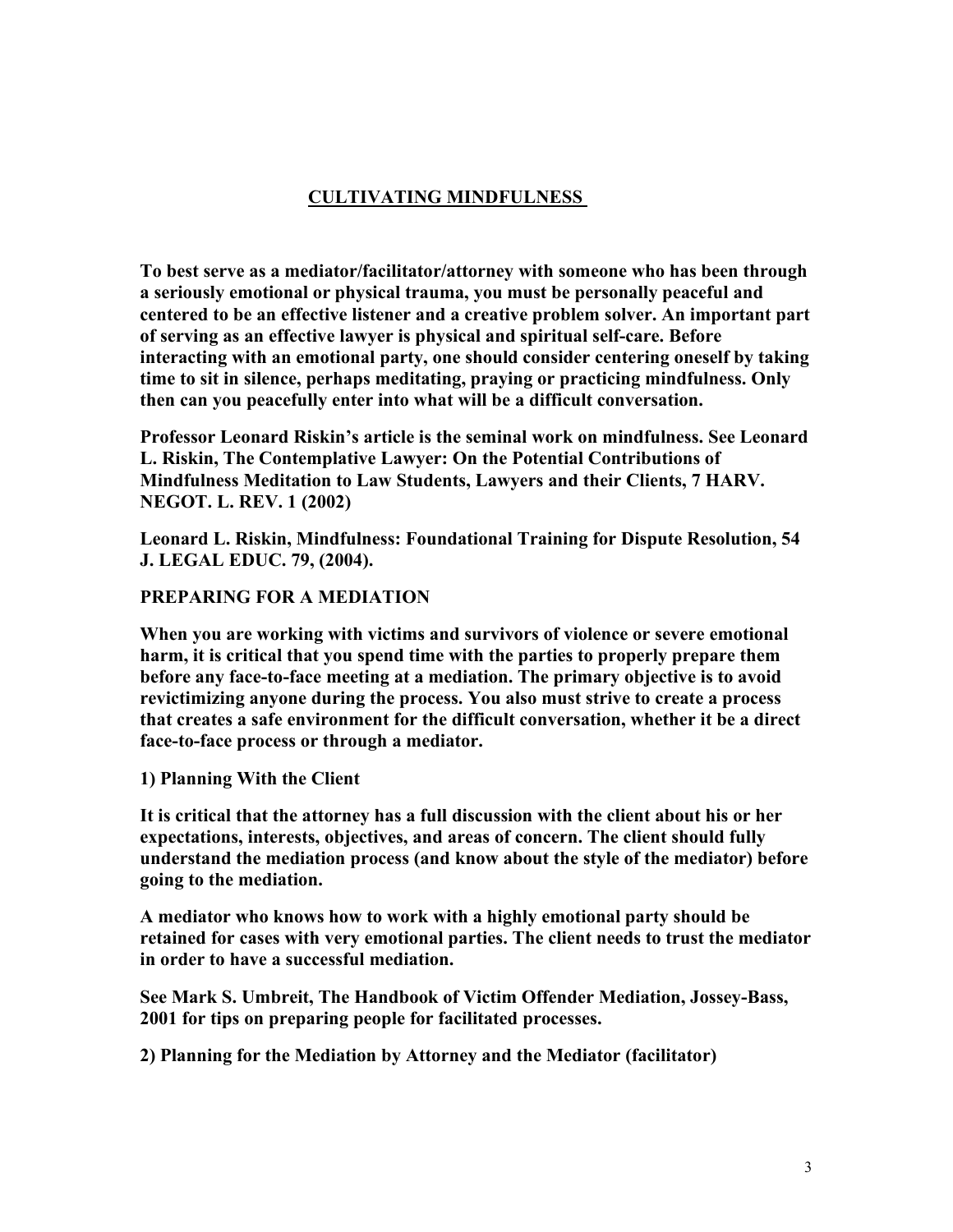**The attorney should decide whether a face-to-face meeting between the parties would make sense. The first step is assessing whether the situation is appropriate for a meeting or a mediation. If there has not been a good opportunity for the client to tell the lawyer about his or her life, at the mediation preparation meeting, the attorney should listen carefully as the client describes his or her life, what happened during the event(s) and how the harm has impact him or her (and his or her family, colleagues, friends, etc.). The attorney should practice deep listening to absorb not only the words but also the emotions behind the story.**

**See, Eleanor Rosch, Professor of Psychology, Univ. of Cal., Berkley, Address at The American Psychological Association: What Buddhist Meditation Has to Tell The Psychologist About the Mind (Aug. 23, 2002), available at http://www.cpsphd.edu/dp\_rosch%20meditation-mind.htm.**

#### **3) Educating the Victim/Survivor's Support Network**

**Support network members can have a significant impact on the psychological or emotional state of the victim/survivor whether they are present at the face-to-face meeting or not. If support people (family members, therapists, friends, etc.) are going to be involved, the attorney should make early contact with those people in order to educate them about the purpose of the process, the risks and benefits, and to help them understand the importance of their supporting roles. These contacts will help facilitate the development of a good process. It is critical to stay attuned to the psychological needs of the parties and refer them for therapy to a professional in appropriate.**

#### **4) Defendant (offender) Accountability**

**Usually, in face-to-face meetings, the offender should acknowledge some responsibility for his or her part in causing the harm. Without offender accountability, the risk of revictimization increases substantially. It is often harmful to have a face-to-face meeting between the victim and the offender on these issues. If the case is for civil damages, the mediator will have to play the role of the empathetic neutral who deeply listens and acknowledges the harm and the pain that has been caused, remaining neutral in terms of any outcomes.**

#### **5) Mediator's Preparing Participants (for a face-to-face meeting)**

**In crimes or incidents involving severe violence, a mediator must allow enough to adequately prepare the participants and allow them enough time for reflection before the meeting. Deep and thoughtful reflection will help the face-to-face meeting be the best that it can be. It is helpful for the participants to write questions for the other person before the meeting. The face-to-face meeting will not be limited to those question but they serve as a roadmap for the conversation. The questions can be shared with the other participant through the mediator. The mediator should listen to the answers to the questions and even coach the responder how he or she can most effectively answer the question without needlessly causing harm.**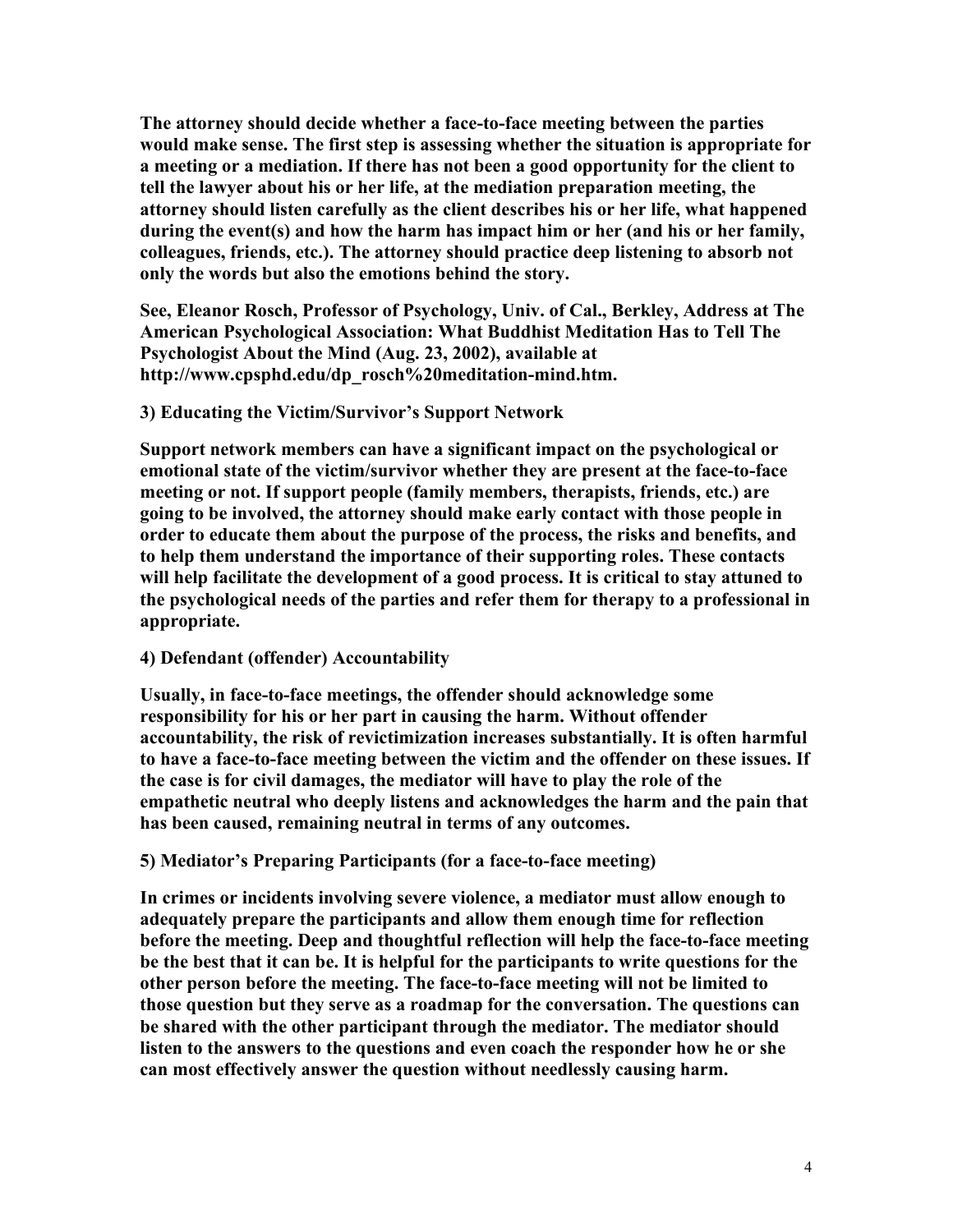**6) The Mediator's Role in the Face-to-Face Meeting (to talk about what happened as opposed to settlement discussions)**

**During the actual conference, the mediator's role is usually to create a safe environment, open up the session, help people relax and get them going. In most circumstances, and unlike in traditional mediations, the mediator often becomes only an observer to a very intense dialogue. In the "storytelling" phase of the mediation, the lawyers should remain relatively passive and quiet. When and if there are proposals for settlements, the attorneys obviously will be more involved.**

**There should be opportunities for breaks for the parties to individually meet and check in with the mediator and/or their attorney.** 

**7) The Issue of Forgiveness and Apology**

•

**Forgiveness is a very complex religious, legal and psychological issue. A true apology can be enormously helpful in healing parties but a contrived apology usually does more harm to the parties and to the likelihood of reaching any kind of resolution. The issue of forgiveness in these contests can be found addressed in a book by Mark Umbreit, The Energy of Forgiveness" and in a You Tube video "Being With the Energy of Forgiveness."**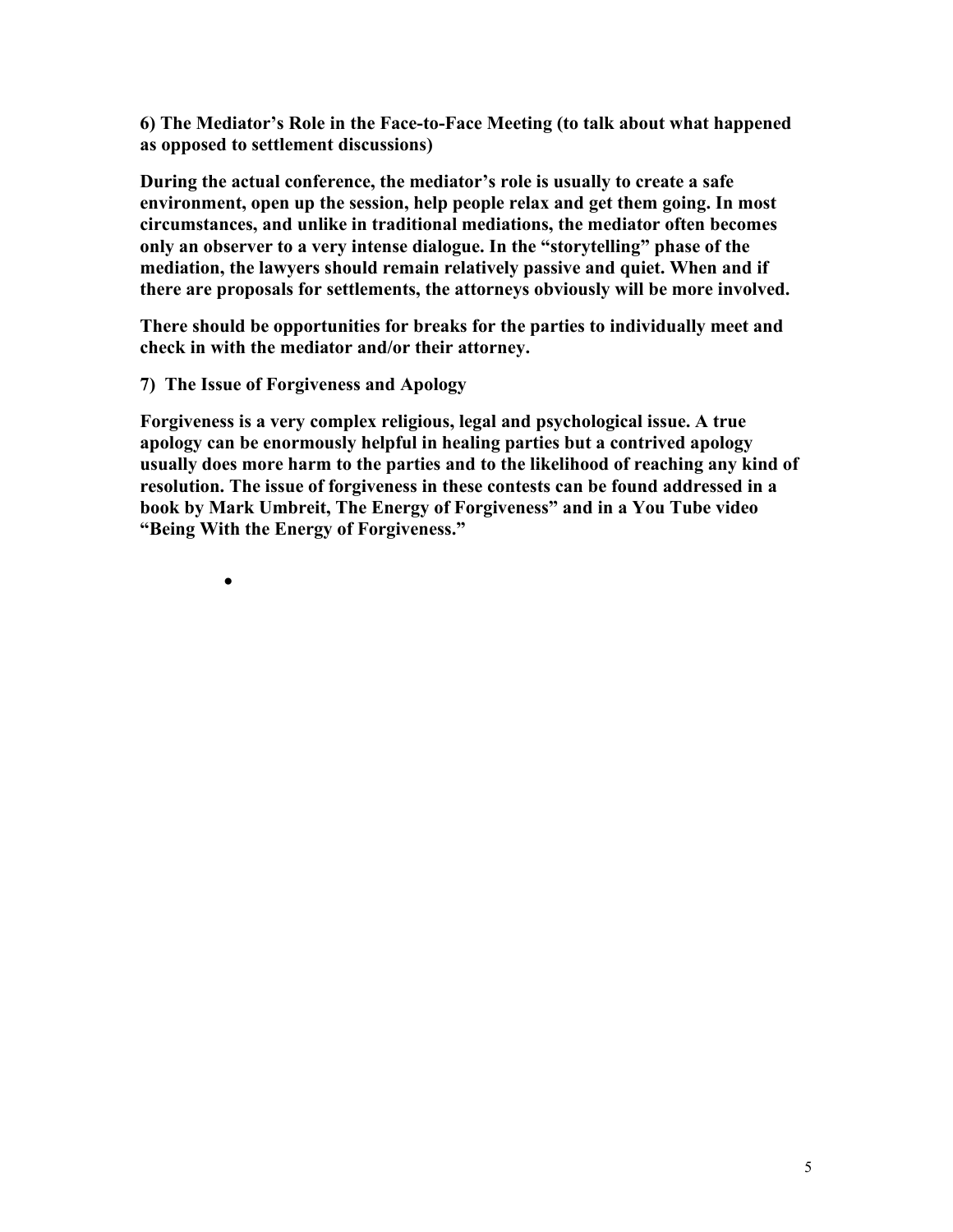### *Introduction to Restorative Justice Resource List*<sup>1</sup>

Florida Restorative Justice Association at<https://www.floridarestorativejustice.com/>

sujatha baliga, *A different path for confronting sexual assault. What is restorative justice? A practitioner explains how it works,* VOX (Oct. 18, 2018)[https://www.vox.com/first](https://www.vox.com/first-person/2018/10/10/17953016/what-is-restorative-justice-definition-questions-circle)[person/2018/10/10/17953016/what-is-restorative-justice-definition-questions-circle](https://www.vox.com/first-person/2018/10/10/17953016/what-is-restorative-justice-definition-questions-circle)

Office of Program Policy Analysis and Government Accountability (OPPAGA), *A Review of Restorative Justice in Florida and Other States* (January 2020) available at <https://oppaga.fl.gov/Products/ReportDetail?rn=20-02>

Bailey Maryfield, Roger Przybylski, & Mark Myrent, *Research on Restorative Justice Practices*, <https://www.jrsa.org/pubs/factsheets/jrsa-research-brief-restorative-justice.pdf>

sujatha baliga, Sia Henry & Georgia Valentine, *Restorative Community Conferencing: A Study of Community Works West's Restorative Justice Youth Diversion program in Alameda County at*  [https://impactjustice.org/wp-content/uploads/CWW\\_RJreport.pdf](https://impactjustice.org/wp-content/uploads/CWW_RJreport.pdf) (2021)

For a source list for Restorative Justice & Gender Violence, contact Professor Coker at dcoker@law.miami.edu.

<sup>1</sup> Prepared for the *Restorative Justice in Criminal Practice* webinar, co-presented by the Alternative Dispute Resolution Section, Criminal Law Section, and Government Lawyer Section of The Florida Bar, and the Florida Restorative Justice Association, June 25, 2021.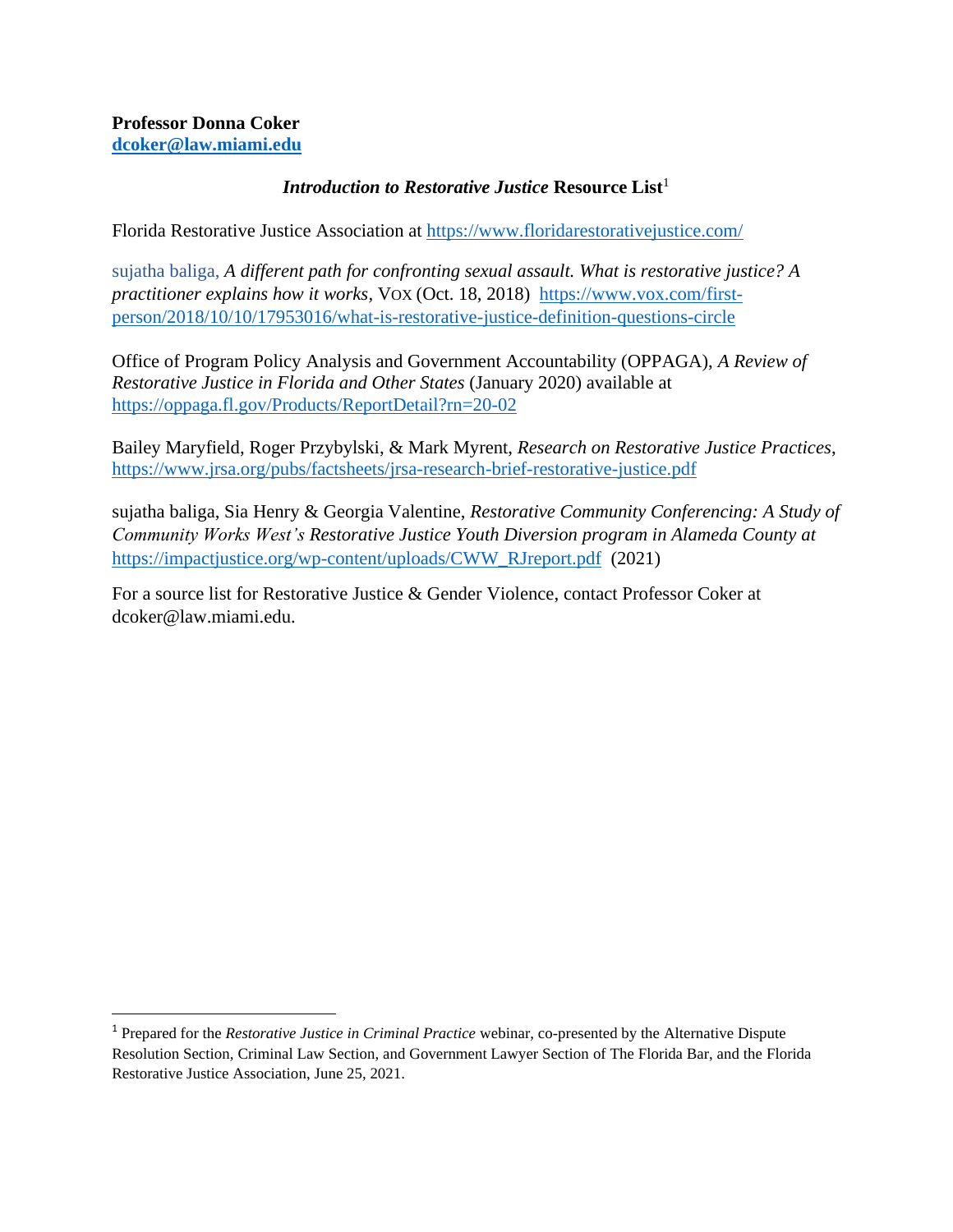# **Additional Resources**

**Home Page, South Carolina Restorative Justice Initiative <https://scrji.org/>**

**From the South Carolina Restorative Justice Initiative, collected resources [https://www.youtube.com/channel/UCThjoHVRPjyME23yf](https://www.youtube.com/channel/UCThjoHVRPjyME23yfPLufug) [PLufug](https://www.youtube.com/channel/UCThjoHVRPjyME23yfPLufug)**

**Panel Discussion, Restorative Justice and Gender Based Violence, sponsored by the ABA Commission on Domestic and Sexual Violence and ABA Section of Civil Rights and Social Justice**

**<https://www.youtube.com/watch?v=JVy-5u17M08&t=493s>**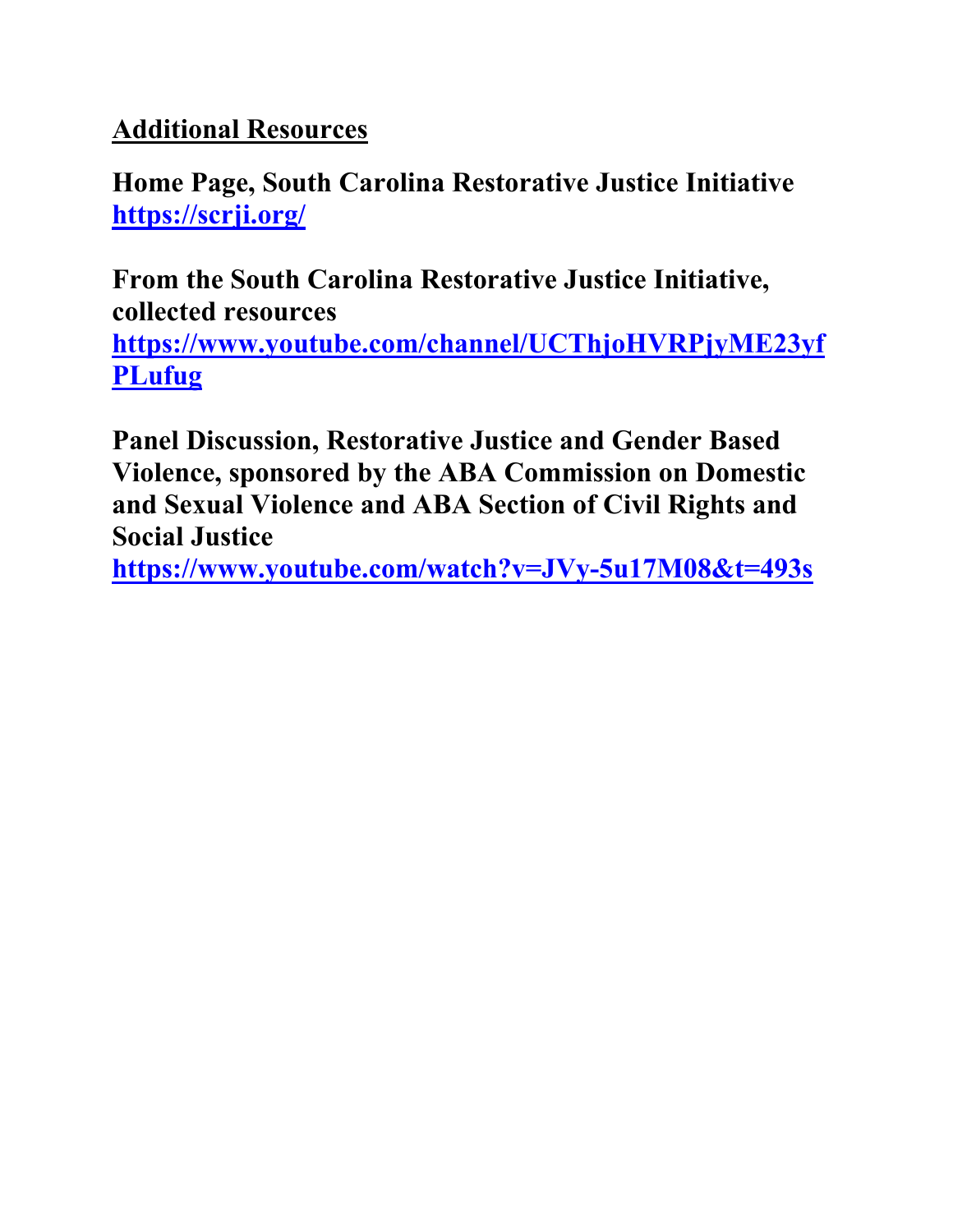"7th NACRJ Conference - Selection Page | Online Registration by Cvent." n.d. Accessed May 7, 2019.

https://www.cvent.com/events/Register/ProdItems.aspx?rc=14833f5c-2de3-445c-a736-57 8f8d176e54&ra=b207befa-99b1-418d-a215-17ee691fb580.

- "(334) Spiritual Roots of Restorative Justice -- Documentary YouTube." n.d. Accessed April 29, 2019. https://www.youtube.com/watch?v=pLTlgDalDvk.
- "2019 HNLR Symposium on Restorative Justice." 2019. *PON - Program on Negotiation at Harvard Law School* (blog). January 17, 2019.

https://www.pon.harvard.edu/events/2019-symposium-on-restorative-justice/.

- "About RJ." n.d. Florida Restorative Justice Association. Accessed April 18, 2019. https://www.floridarestorativejustice.com/about-rj.html.
- "Amazon.Com: Watch Restorative Justice Documentary 2 Pack | Prime Video." n.d. Accessed April 28, 2019.

https://www.amazon.com/Restorative-Justice-Documentary-2-Pack/dp/B00IMQPF86. "Breaking Down the Walls.Docx." n.d.

"Columbine Massacre Victim's Mum and Killer's Mum BOND over Loss and Forgiveness - Mirror Online." n.d. Accessed April 19, 2019. https://www.mirror.co.uk/news/us-news/columbine-massacre-victims-mum-killers-14245 192.

- "EFRJ AGM & Symposium." n.d. European Forum for Restorative Justice. Accessed March 21, 2019. http://www.euforumrj.org/events/agmandsymposium/.
- "EFRJ Symposium: Get to Know Our Speakers!" 2019. European Forum for Restorative Justice. February 26, 2019.

http://www.euforumrj.org/uncategorized/efrj2019-symposium-get-know-speakers/.

- "Email Might Be Better! Georgiedithlaw@gmail.Com Gmail." n.d. Accessed May 2, 2019. https://mail.google.com/mail/u/2/#search/thaliagonzalez%40oxy.edu/KtbxLwGzcqKBqc qwKmcFsdWvXMvRtlNQlV.
- "Fambul Tok Google Search." n.d. Accessed April 18, 2019. https://www.google.com/search?client=firefox-b-1-d&q=Fambul+Tok.
- "Florida Restorative Justice Association." n.d. Florida Restorative Justice Association. Accessed April 18, 2019. https://www.floridarestorativejustice.com/.
- "Fwd: [Deathpenalty] Death Penalty News----TENN., WYO., ARIZ., NEV., CALIF., USA Georgiedith@gmail.Com - Gmail." n.d. Accessed May 7, 2019. https://mail.google.com/mail/u/0/#inbox/FMfcgxwCgVbNLjWvpSLqzBdwknklPMJM.

"How Restorative Justice Works | New Zealand Ministry of Justice." n.d. Accessed April 24, 2019.

https://www.justice.govt.nz/courts/criminal/charged-with-a-crime/how-restorative-justice -works/.

- Kilbride, Lindsey. n.d. "Amendment 6, Marsy's Law, Passes; Victims' Rights To Be Added to Florida's Constitution." Accessed May 20, 2019. https://www.wlrn.org/post/amendment-6-marsy-s-law-passes-victims-rights-be-added-flo rida-s-constitution.
- Kristof, Nicholas. 2019. "Opinion | Imprisoned for Trying to Save His Son." *The New York Times*, May 6, 2019, sec. Opinion.

https://www.nytimes.com/2019/05/04/opinion/sunday/prison-mass-incarceration-trump.h tml.